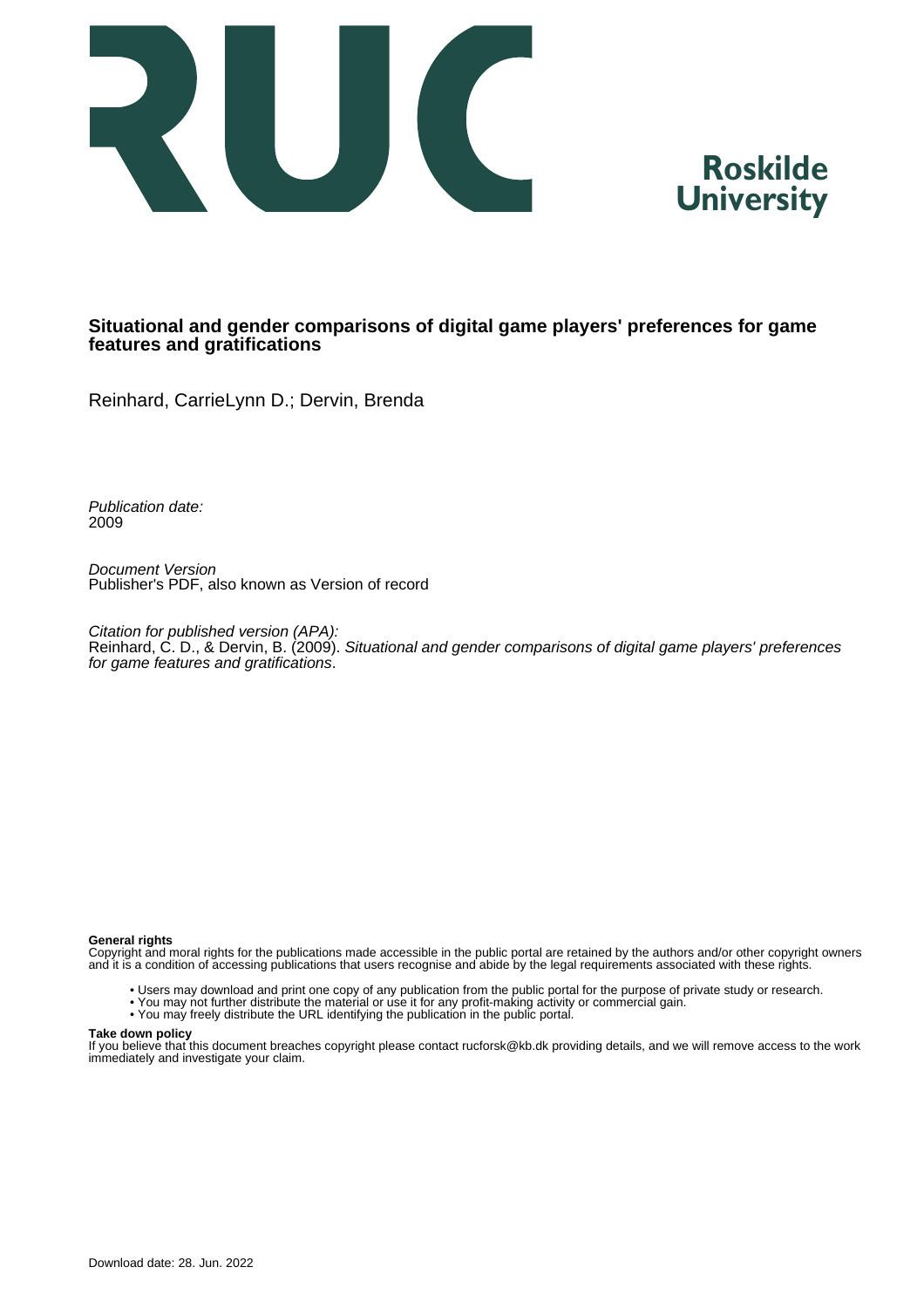RUNNING TITLE: DIGITAL GAMES, SITUATIONALITY, GENDER, USES & GRATIFICATIONS

# Situational and gender comparisons of digital game players' preferences for game features and gratifications

CarrieLynn Reinhard, PhD Roskilde University

> Brenda Dervin, PhD Ohio State University

> > (c) 2009

Department of Communication, Business and Information Technology Building 43.3 Kommunikationsvej 1 DK-4000, Roskilde carrie@ruc.dk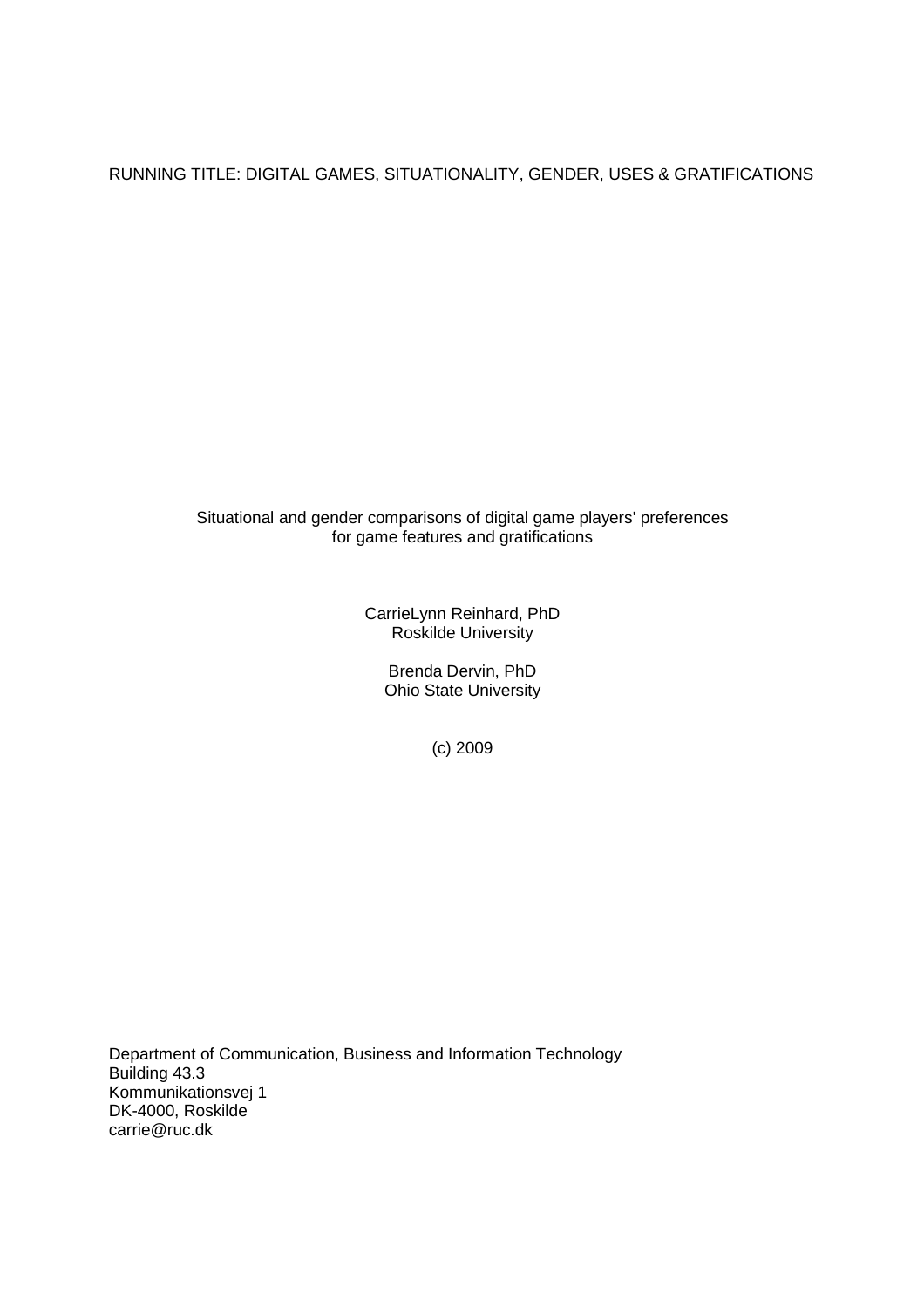## ABSTRACT

 As with "new media" fifty years ago, today's "new media" are scrutinized from the uses and gratifications perspective to understand peoples' reasons for engaging with them. The new media of interest in this paper are digital games. Research is in the early stages with this medium, exploring player gratifications from game playing and preferences for game playing features. This research has consistently found gender differences for both, with men more preferring competition gratifications and violent games, and women preferring socializing gratifications and puzzles. Past research has mostly looked at digital games in aggregate, not differentiating between game playing situations. This study measured the game playing gratifications and feature preferences of male and female players for three game playing situations: playing a game players liked, one they disliked, and one they desired. Generally, gender differences from past research were reconfirmed as men had higher gratifications and preferences overall than women. Additionally, game playing situation differences were significant, with imagined games rated highest and disliked games lowest on all game playing gratifications and game feature preferences. In addition, 64,3% of the gender by situation interactions were also significant, showing that introducing game playing situation complicated the picture with some gender differences disappearing depending on the game situation. These results showed a tendency for male players to be receiving what they desired from the games they liked, whereas the female players were not having these desires met.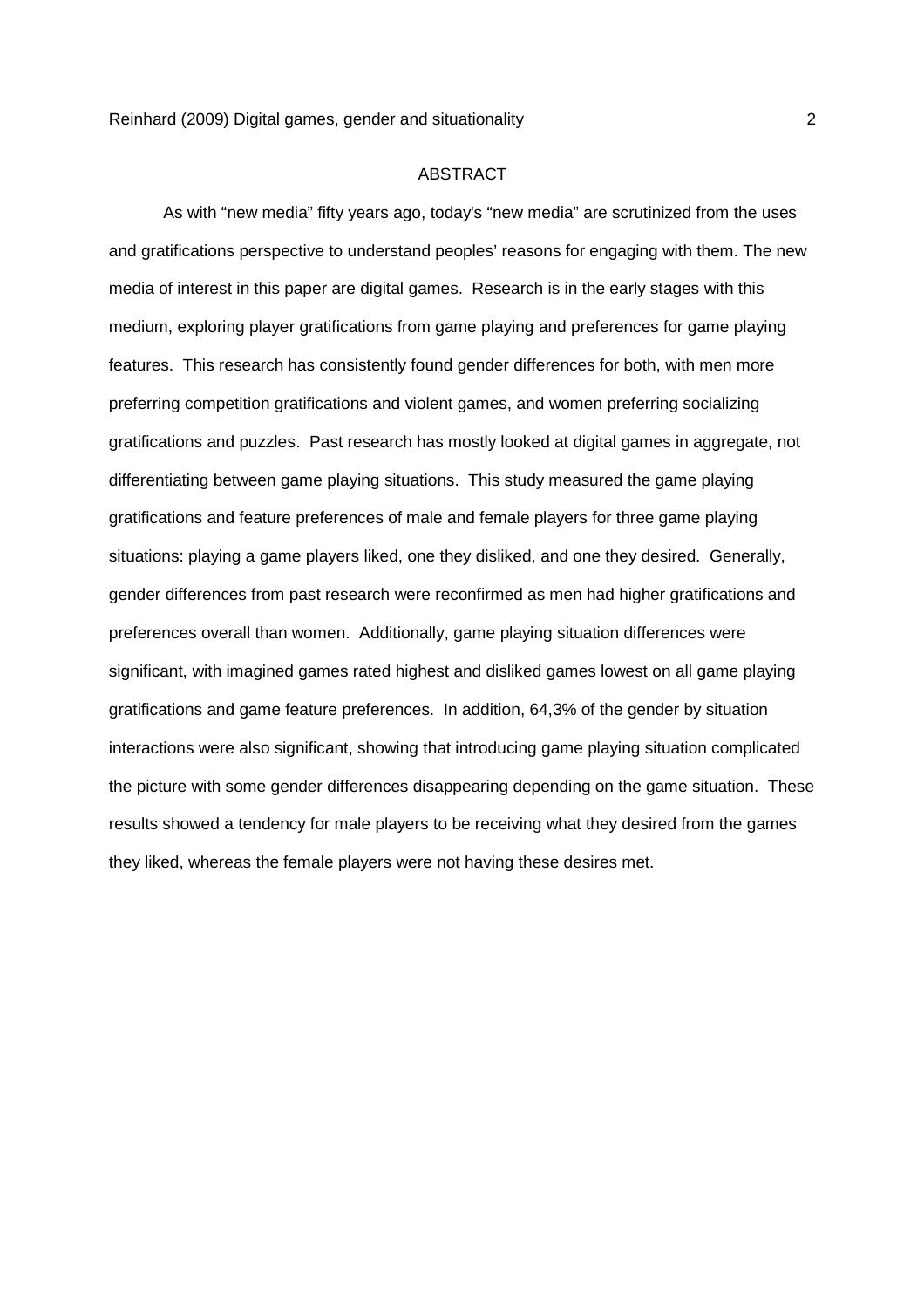# INTRODUCTION

 The digital game industry has become a powerful media and cultural force over the past three decades. (1) According to the Entertainment Software Association, an estimated 65% of US heads of households report they play video and computer games, with 60% of these players being male and 40% female. (2) In 2006, players spent an average of 6.8 hours a week playing games, or up to a fourth of all their leisure time. By 2008, 65% of the US population plays video games and/or computer games, helping to fuel growth of the industry at a higher average annual growth than the entire US economy from the period of 2003 to 2006.

 With the industry's growing presence in the entertainment media marketplace, there have been numerous studies as to why children, adolescents and adults play digital games. For public policymakers, the concern over "why" results from concerns as to "what effects" playing games may have. Additionally, while digital games are a high revenue industry, the most recent data suggests the industry rarely recoups the cost of production and marketing (Fabricatore, Nussbaum & Rosas, 2002). From an industry standpoint, it is a marketing necessity to understand what a player wants from a game, why a certain game is not being played, and why certain people are not playing.

 To understand this engagement, our study sought to answer these questions: Why do people play digital games? Why do they start? Why do they stop? As we will discuss, a number of reasons have already been proffered to answer these questions, ranging from focusing on the gratifications sought and obtained by the player to features of the game's design. While our general purpose is to further this line of research by examining this bifurcation of engagement, we have two additional more specific purposes. First, we investigated the consistent findings regarding gender difference in engagement with digital games. In addition, to intersect the literature currently done on engagement, and to trouble the gender difference findings, we added an initial investigation of the impact of situationality. To this extent, our specific question was: To what extent do gender differences interact with a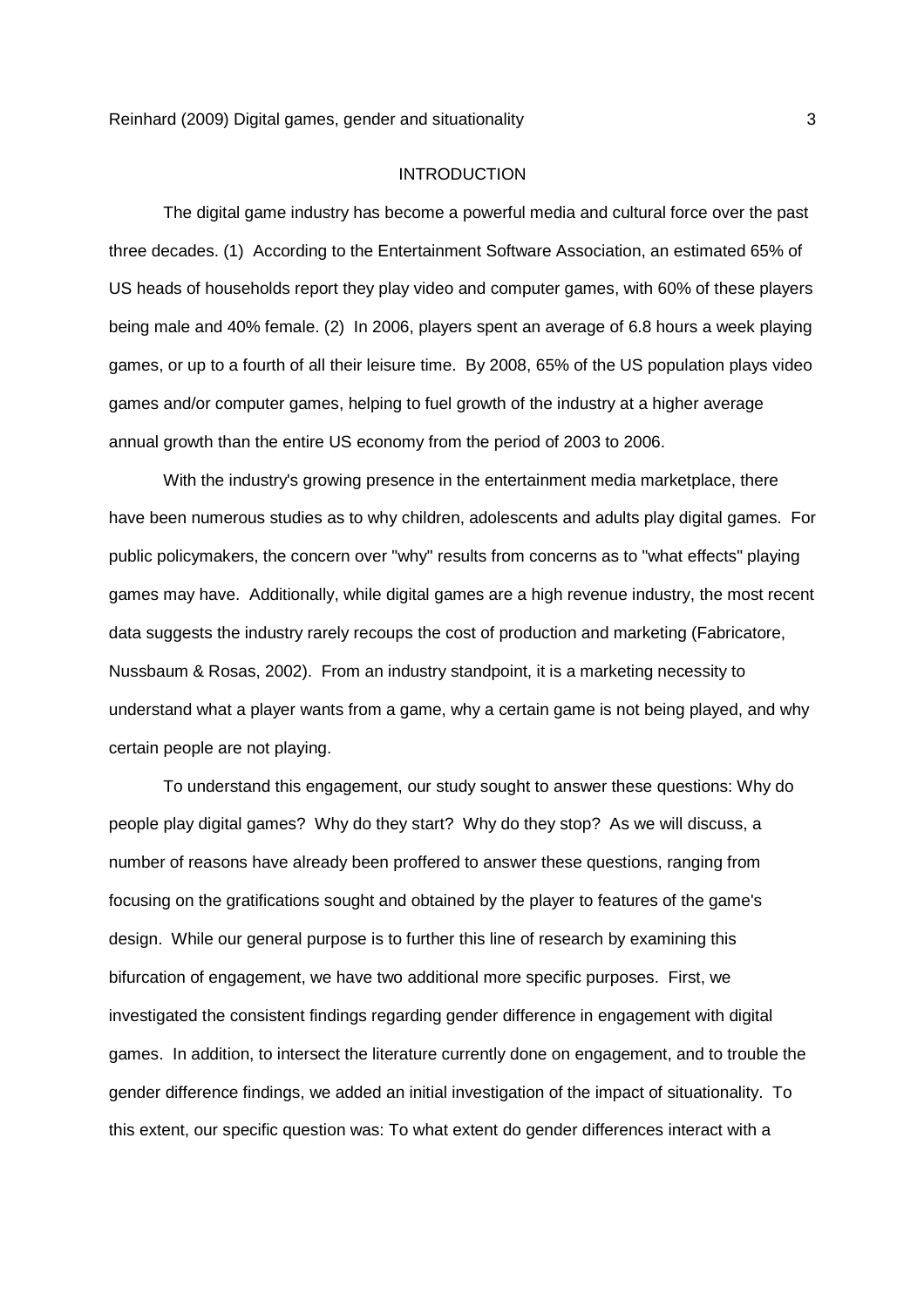specific game playing situation in terms of how players evaluate games, focusing on their preferences for gratifications and game features?

 As mentioned, most of the literature to date that has attempted to answer the general question of why players engage with games has focused on two primary clusters of variables: the gratifications or need fulfillments the players expect and/or get from their game playing; and, the design features of the games, from technological features of the medium to aspects of the game's content, which are assumed to attract players. The literature on gratifications, coming primarily from the media studies tradition of uses and gratifications (U&G), has shown that it is fruitful to study digital games as other media have been studied by comparing the gratifications players receive from different types of games. The literature on game features, coming largely from game designers and communication technology researchers, has also demonstrated that certain features appear to be preferred by specific groups of players.

 While predictors have been put forward to examine these differences in preferences, for either gratifications or game features, probably the most commonly studied predictor is gender, due largely to the discrepancy in the amount of engagement found between men and women. This research, over two decades of collecting data, has generated rather consistent results. (3) Yet, while largely consistent, not all studies agree. Hartmann and Klimmt (2006), in examining a specific game, found women to prefer social interaction capabilities, while Lucas and Sherry (2004), in generalizing across games, found social interaction to be the lowest mentioned gratification for women. Something else must be at work then.

 There are at least two interruptions that can be made to this status quo that may shed new light on the hows and whys of players engaging with digital games. First, there is the separation between these two emphases -- player gratifications versus game features. For the most part, these are two distinct trajectories in the quantitative literature. In contrast, when qualitative work was conducted to generate the reasons players gave for why they play, the responses from the players seemed to bridge this divide (Griffiths, 1997; Malone, 1981a, b;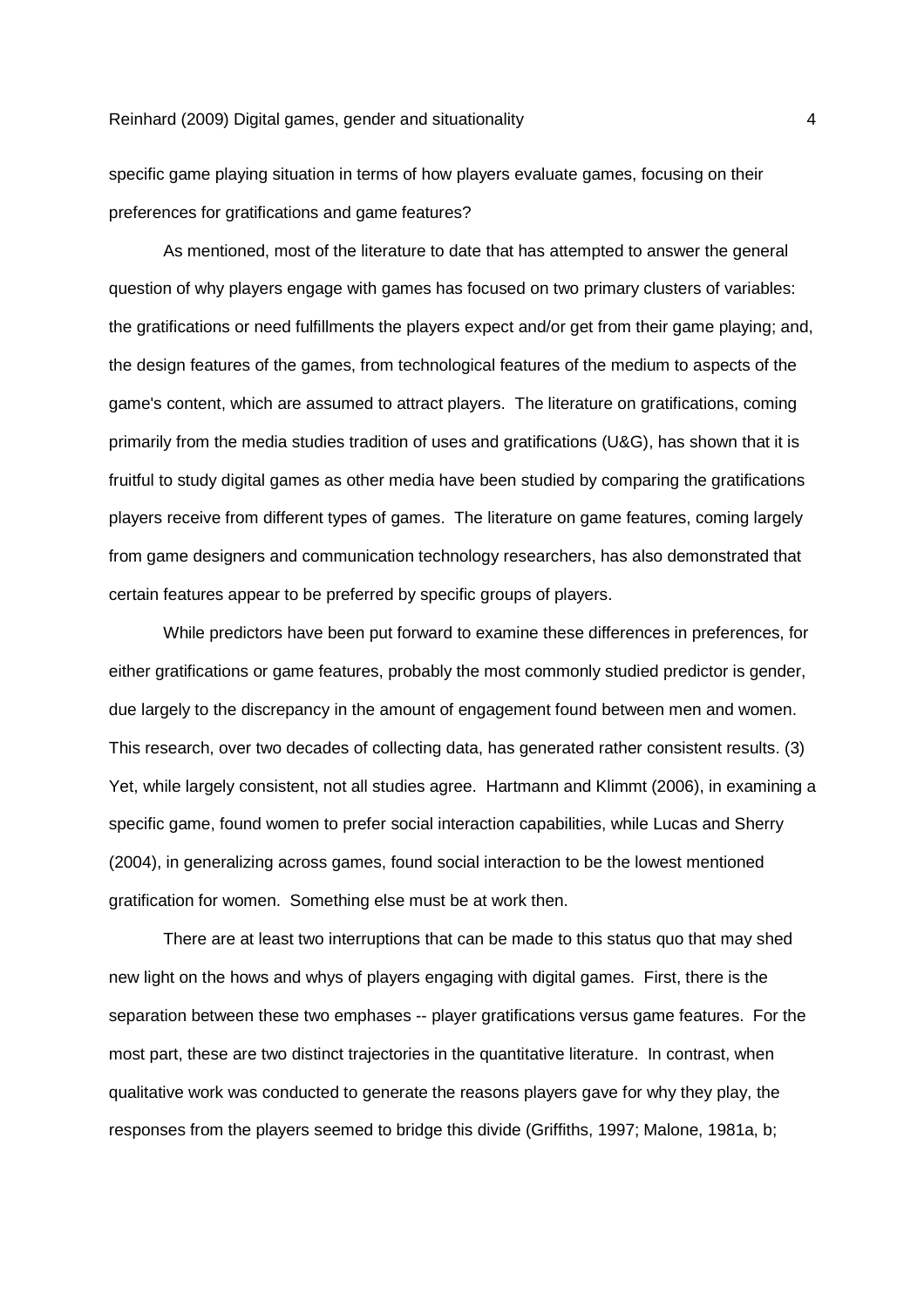Mudrock, 1985; Yee, 2005). However, the majority of quantitative work still maintains this bifurcation. (4)

 In fact, for all media it is known that audiences/users do make media choices to match their interpretations of media and content features, such that their choices are informed by their expectations of how their needs could be gratified (Palmgreen & Rayburn, 1982; Rayburn & Palmgreen, 1984; Swanson, 1992). Players have expectations of features in advance that influence their decision to start playing. Further, specific features may or may not be encountered while playing, which would influence a player's decisions to continue or stop playing. Thus, in a model to understand media use, the gratifications obtained are not wholly controlled by the features of the media and/or content, but also by the interpretations, expectations and other contributions the user brings to the equation. Given that digital games inherently require higher levels of active engagement than other media use, we can expect that this intersection of gratifications and game features would be prominent (Rubin, 1993; Rubin, 2002; Sherry, 2004).

 As mentioned, gender has been a consistent variable used to predict differences of gratifications and preferences as a way to understand the gender gap in game play (Reinhard, 2005). Due to this high prevalence in the literature, we decided to use this sociodemographic category as a predictor in this study. Further, we hypothesized that introducing a second predictor -- one that would allow us to examine how gender differences might vary under different conditions -- would be a useful modest step for implementing our purpose. For this purpose, we chose to introduce game playing situation as a unit of measurement. What we mean with the introduction of situation into the research will be explained later in this introduction.

 Most of the game playing literature to date has examined game playing as a generalized behavior, one that is aggregated and assumed to be consistent across different games and playing situations. Thus, as examples, players have been asked to indicate their gratifications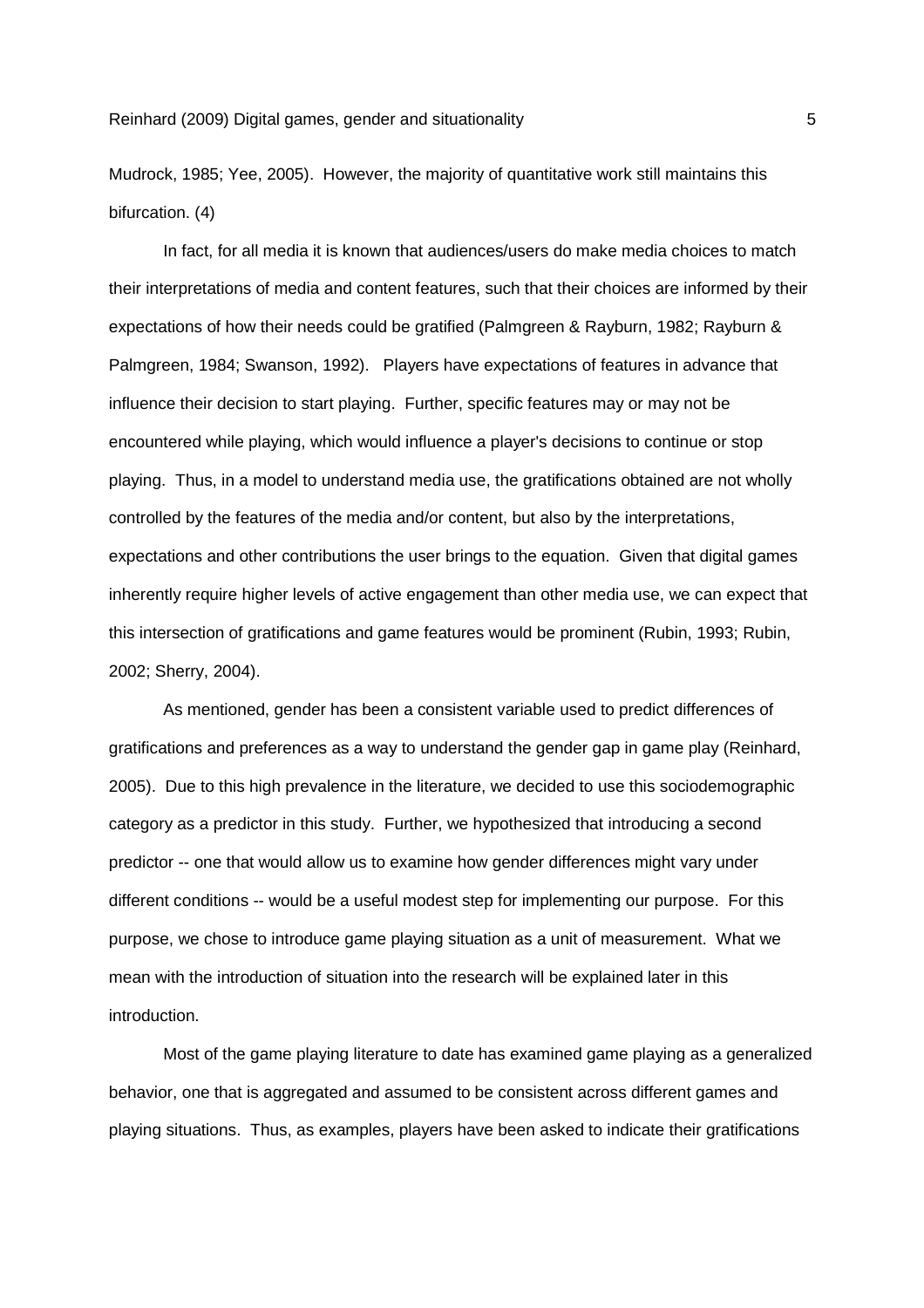for playing video and/or computer games in general, without taking into account specific games (Chou & Tsai, 2007; Phillips, Rolls, Rouse & Griffiths, 1995; Wood, Griffiths, Chappell & Davies, 2004), or they have been asked to talk about game features for a specific game and not asked compare them to other game playing situations (Fabricatore et al, 2002; Mehrabian & Wixen, 1986).

 This tendency has been symptomatic of most studies that have investigated media use (Dervin & Song, 2005). Only recently has the turn toward situationality been called for (Denham, 2004). Even then, however, situation has been conceptualized as static or unvarying, a box into which the media engagement is placed, with the focus placed on understanding the characteristics of this box as it impacts engagement. Other bodies of research, such as that coming from the field of library and information science, have proposed treating situation as a variable that changes across time and space. Indeed, we are now beginning to hear the same calls from the media studies field (Denham, 2004). Thus, our second empirical purpose for this study was to add an emphasis on situationality as a variable rather than a constant context to our examination of gender as a predictor of game playing gratifications and game feature preferences.

 There are three bodies of theoretical literature that inform our study. One is the uses and gratifications tradition (U&G); the second is the primarily empirical work coming from communication technology studies focusing on the design features of games which may attract players; and, the third is the theoretical work focusing on situationality as a predictor of communication behavior. We discuss briefly in the next sections how each literature informed our study's conceptualizations.

# Focus on game playing gratifications: The U&G literature

 From U&G, we incorporated the premises that people perceive problems, needs or desires in their life, and from these perceptions they develop different motives for problemsolving, or gratification-seeking, behavior that can potentially translate to media consumption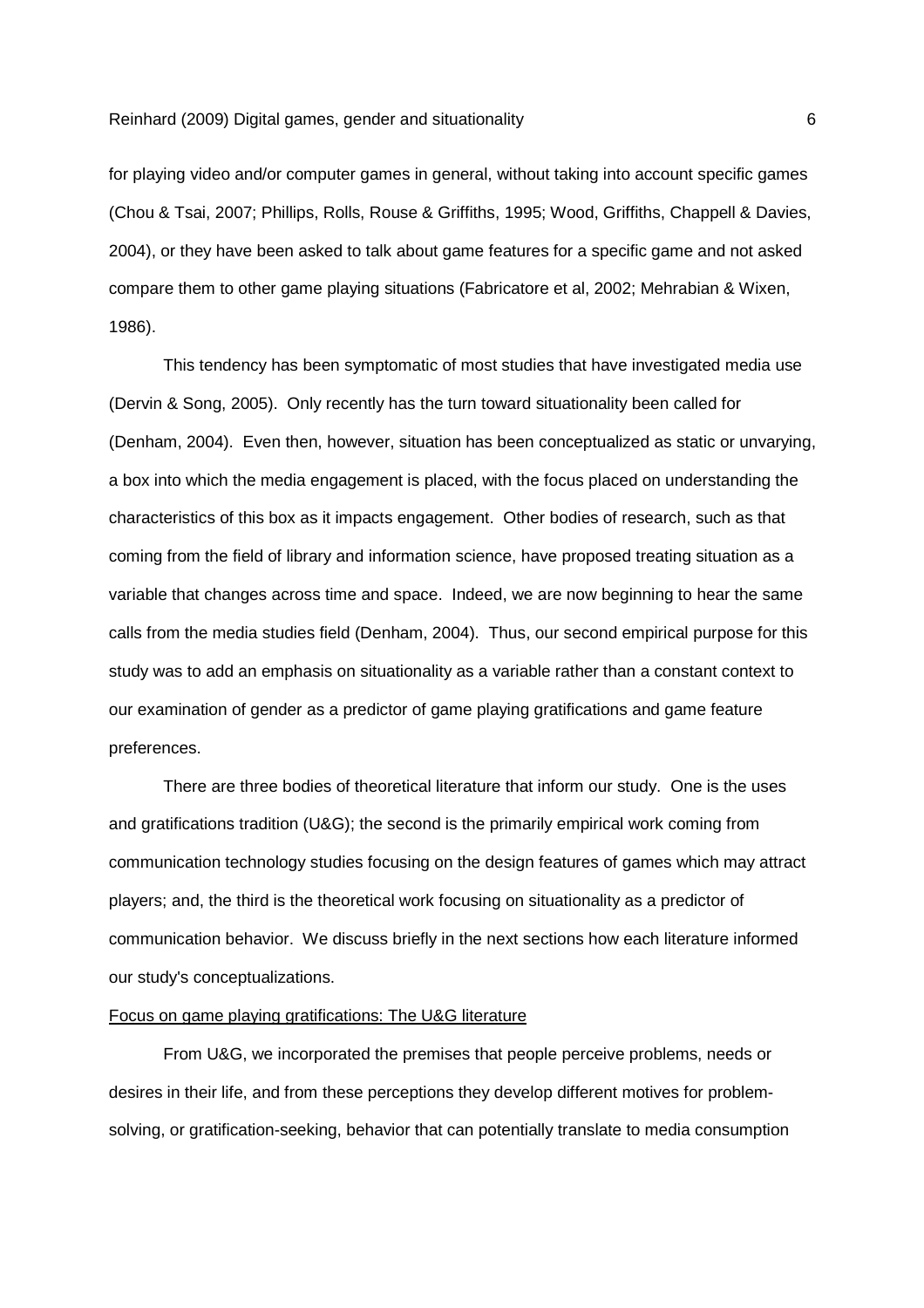(Lucas & Sherry, 2004; Palmgreen, 1984; Sherry, Lucas, Greenberg & Lachlan, 2006; Swanson, 1992). We drew upon U&G research in building and conceptualizing game playing gratifications, turning to both qualitative studies that interviewed players and created categories from these discussions, as well as to more quantitative studies that used these or similar categories from classic U&G typologies to gauge players' evaluations of these categories as applied to a particular game or gaming itself. By examining these studies, we used a grounded categorizing scheme to group similar gratifications as presented by researchers -- either already in pre-defined categories or those presented as simple statements from players -- to create mutually exclusive game playing gratifications. This review yielded the seven gratifications listed in Table 1, which lists the name we assigned to each gratification, the specific items used in data collection, and the literature sources from which we gleaned each category. Brief definitions follow:

# • Fantasy. Fantasy is defined as the desire to experience a world, a life and/or an activity one cannot experience in one's real life experience, to explore new situations and even escape reality.

- Competition. Competition is defined as the desire to be better than someone else at the game -- to have the higher score, to beat all challengers, to have supremacy over the game and others who play.
- Challenge. Challenge is defined as the desire to defeat something perceived as difficult for the intrinsic reward of self-satisfaction, knowing that one can overcome struggles and frustration -- it is defeating a game for the knowledge that one can successfully complete something difficult.
- Socializing. Socializing is defined as the desire to spend time with others while playing the game, with these others being present at the site of play or virtually present through Internet connections. Also, this desire could be interpreted as using the game as a substitute or alternative to companionship that cannot be present.
- Mood Management. Mood Management is defined as the desire for equilibrium in one's affective states, and any state of disequilibrium will motivate a person to correct this, such as elevating low affect (such as sadness) and reducing high affect (such as stress).
- Diversion. Diversion is defined as the desire to displace one's responsibilities by engaging in something more enjoyable. Similar to escapism, it does not require the desire for Fantasy to replace reality, only for the activity of playing the game to replace some other activity, or to just be an appealing activity when there is nothing else to do.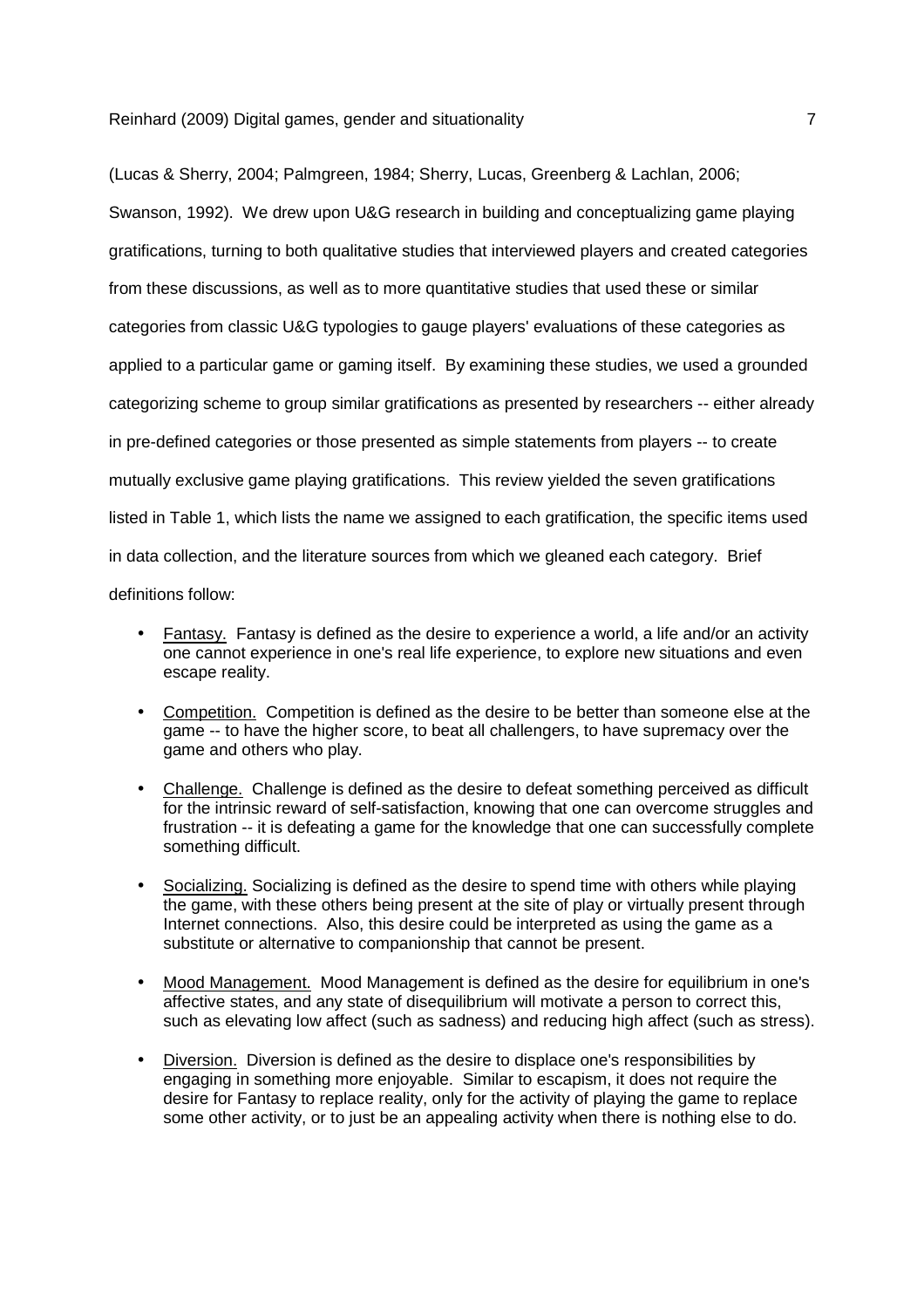• Solitude. Solitude at first glance may be just the opposite of Socializing, but the desire with Solitude is defined as more for enjoying one's time alone without any particular need for others being present, either physically, virtually or by some media surrogate.

# Focus on game feature preferences: The communication technology literature

 The second group of studies we enlisted dealt with the medium and content aspects of the engagement, coming largely out of communication technology fields. As with gratification studies, numerous attempts have been made to classify what players see as the most important aspects of games as they impact enjoyment of playing. These important aspects have been described in two ways. First, there are the elements fundamental to the nature of playing the game, or the elements that impact the actual interaction, with these elements linked to both the technology used to play the game as well as to the structure of the game. Second, there are the features of the game's content, such as narrative and characters, which may be influenced by the technology used to play the game. Again, both aspects have been reported via qualitative and quantitative methods. For this study we analyzed the aspects as reported in the literature and then grouped and conceptualized as game feature preferences. This literature review yielded Table 2, which shows seven game feature preference categories, the specific items used in data collection, and the literature sources used to glean these categories. Brief definitions follow:

- Appearance. Appearance is defined as the sensory experience of the game world, and includes the vividness of detail in the graphics and sound effects, and the overall realism of the portrayal.
- Narrative. Narrative is oftentimes defined as key aspects of game design, although genres do exist that do not have narrative. Most games do have stories to some extent, even if they do not appear central to game play.
- Characters. Character, as with narrative, may not occur in all games. Characters provide the player with a chance to role-play or express themselves through the selection and/or the customization of the character through appearance and skill level. The literature suggests that the combination of characters and storyline can improve game engagement through identification.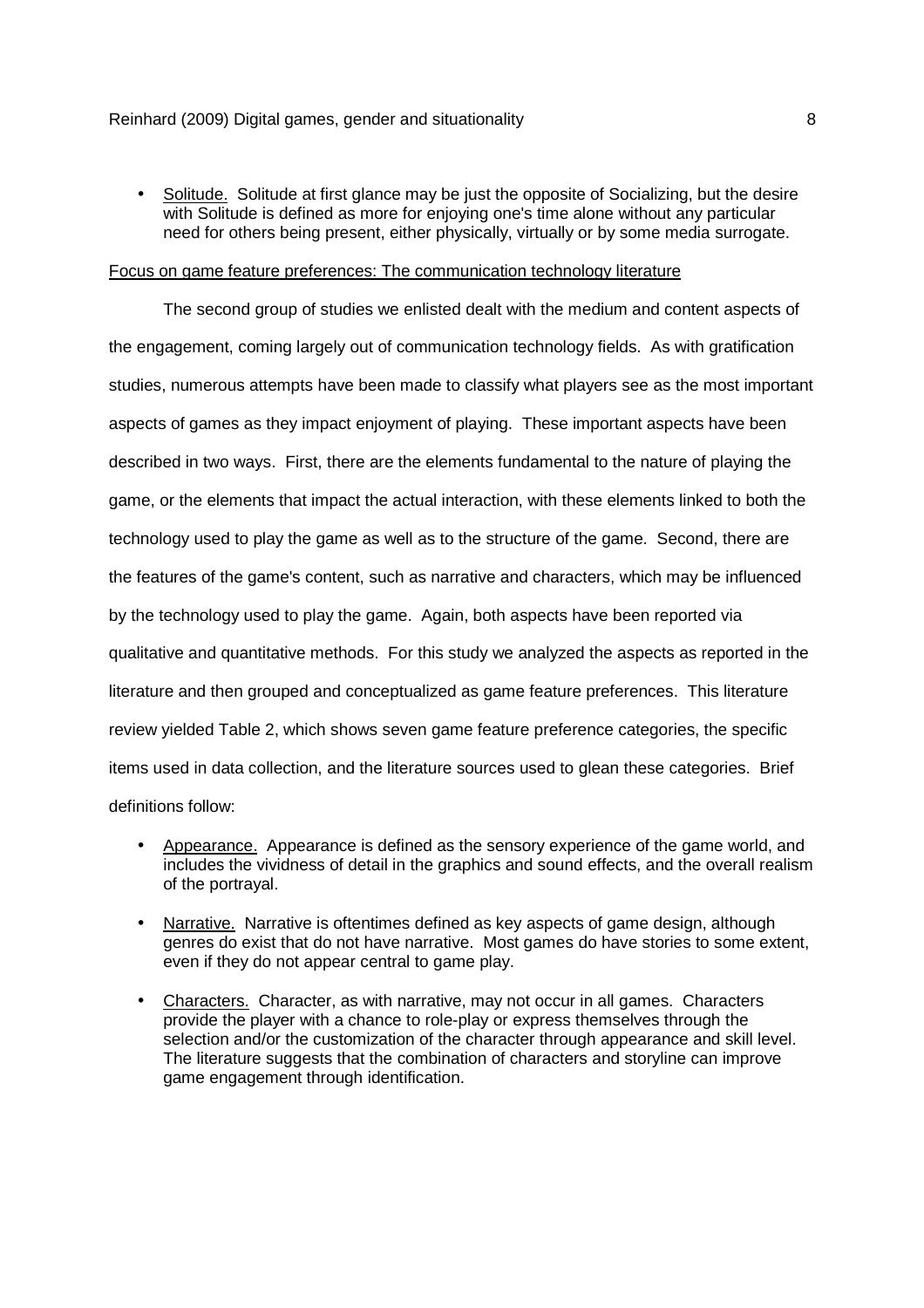- Control. Control is defined as how much the player determines the progression of the game. It begins with how the player perceives the method used for interacting with the game, such as a keyboard or handheld controller. Another impact on control is how much of a fit there is between the player's abilities and the game's requirements, as a mismatch may make it harder for the player to control the game as is needed for successful completion.
- Complexity. Complexity is defined as a content-specific feature and varies between and within genres, and sometimes even within a game should the game have different difficulty settings. Design features include the number of and requirements to defeat goals, the amount and type of performance feedback a player receives in striving for the goals, and the method needed to achieving goals.
- Curiosity. Curiosity is defined as a desire for the game to surprise the player. Game design features can influence the level of novelty the game provides, such as the appearance and progress of the game having new and even surprising elements designed into them.
- Immersion. Immersion is defined as the ability of the game to keep the player's attention engaged. Also known as "presence," it is the extent to which the player feels present in the game and not in the actual physical surroundings. For some games, this is a built in technological feature while for other games it may be a consequence of content features.

# A turn toward situationality

The extant literature that has focused on gender has found mostly consistent differences in men and women players' game playing gratifications and game feature preferences (Funk, 2001; Kafai, 1998; Lucas & Sherry, 2004; Martinson, 2002; Reinhard, 2005). Women have been said to prefer nonviolent games that allow for more socializing with friends or solitary games requiring puzzle solving skills. Men have been said to prefer violent games that allow them to compete with each other or themselves as they attempt to beat their best scores. Sherry (2004), by using flow theory, proposed that men and women differ in their cognitive abilities, which interacts with varying gaming requirements and cause men and women to play different types of games. These preferences for gratifications and/or game features have been said to differentiate how long and how frequently players play (Colwell, Grody, & Rhaiti, 1995).

The various theories all have their merits in explaining the observable differences, and most likely it is a combination of the theories that can explain the complex system of gender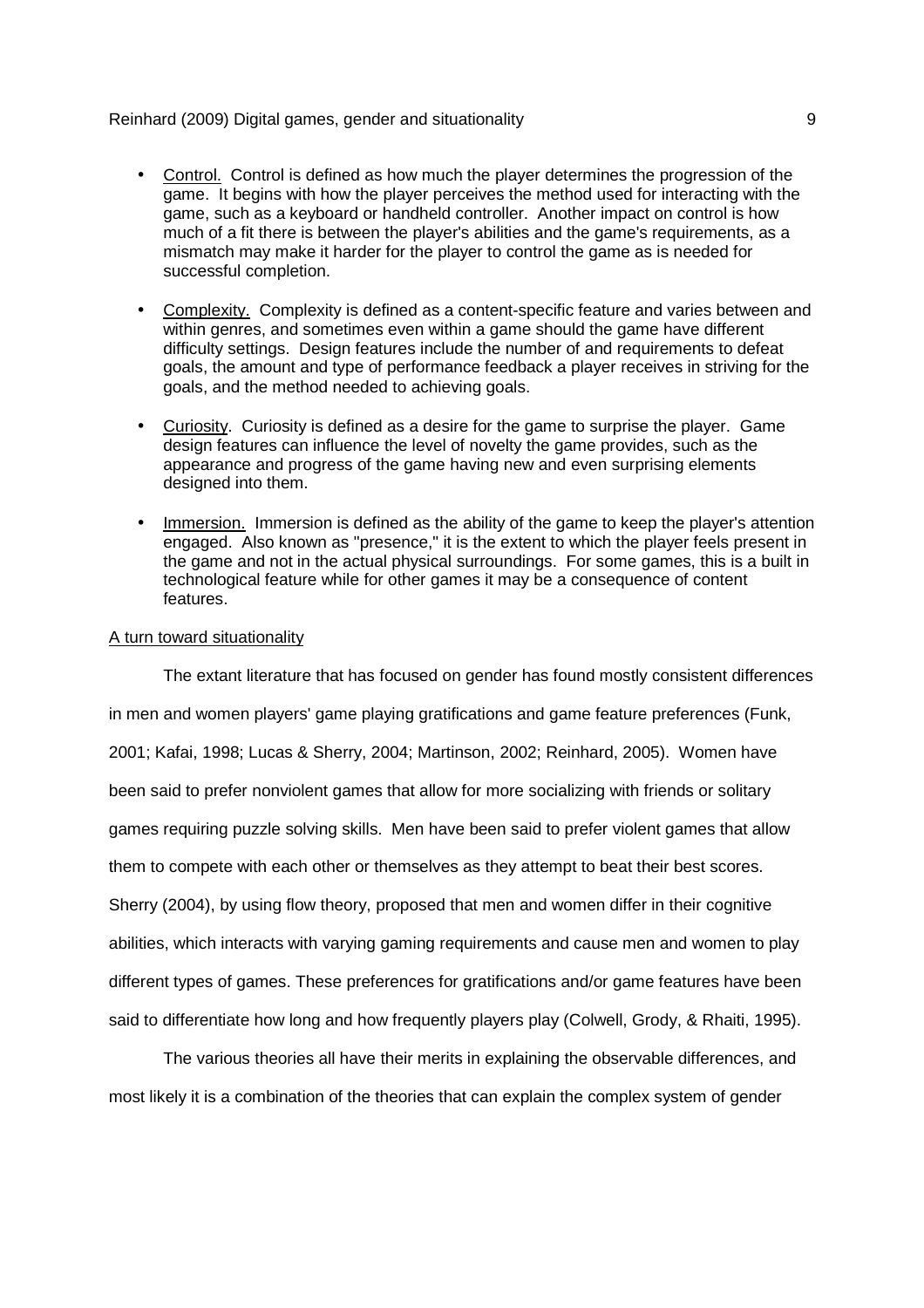impacting a person's engaging with digital games. To respect the theories and the complexities they address, we reasoned that what was needed was to maintain the essential model of the extant literature but step outside it sufficiently to allow a different kind of comparison to be made by gender -- a comparison that might examine how gender differences vary across different game playing situations.

 As mentioned above, we are seeing an increase in the emphasis of situation-based media use. However, situation is typically held constant, with its characteristics studied as a slice of time and space, without any attention paid to comparing across different slices. (5) A few studies have begun to compare media use in situated ways; that is, to compare different situations of engaging with media products to one another to deconstruct the complexity that is media use. Dervin and Song (2005) compared users' gratifications of different media as they were discussed in different situations, while Reinhard (2008) considered how a person's sense of gender interacted with different engagings with gendered media. However, because the long tradition of media studies work, particularly quantitative studies, has conceptualized media use primarily as an attribute of habitual user behavior or, particularly qualitative studies, as bound by specific contextual factors, we see relatively little theoretical work in media studies on the concept of situationality. One thus gets a picture of situational differences only by examining differences across studies, which does not yield the same information as understanding situational differences that one individual experiences as they move from situation to situation.

 Situationality as an emphasis in media studies has not advanced to the extent that it has in library and information science (LIS). That field has a robust literature labeled under the genre name "information seeking in context" (Dervin & Foreman-Wernet, 2003; Savolainen, 2004; Vakkari, Savolainen, & Dervin, 1997). This line of work has a direct analog to the work in media studies because it is concerned as well with both information utilities (i.e. gratifications) and information characteristics (i.e. features). It is beyond our purpose here to review the foundations of this body of work in depth. Briefly stated, drawing heavily on systems theory,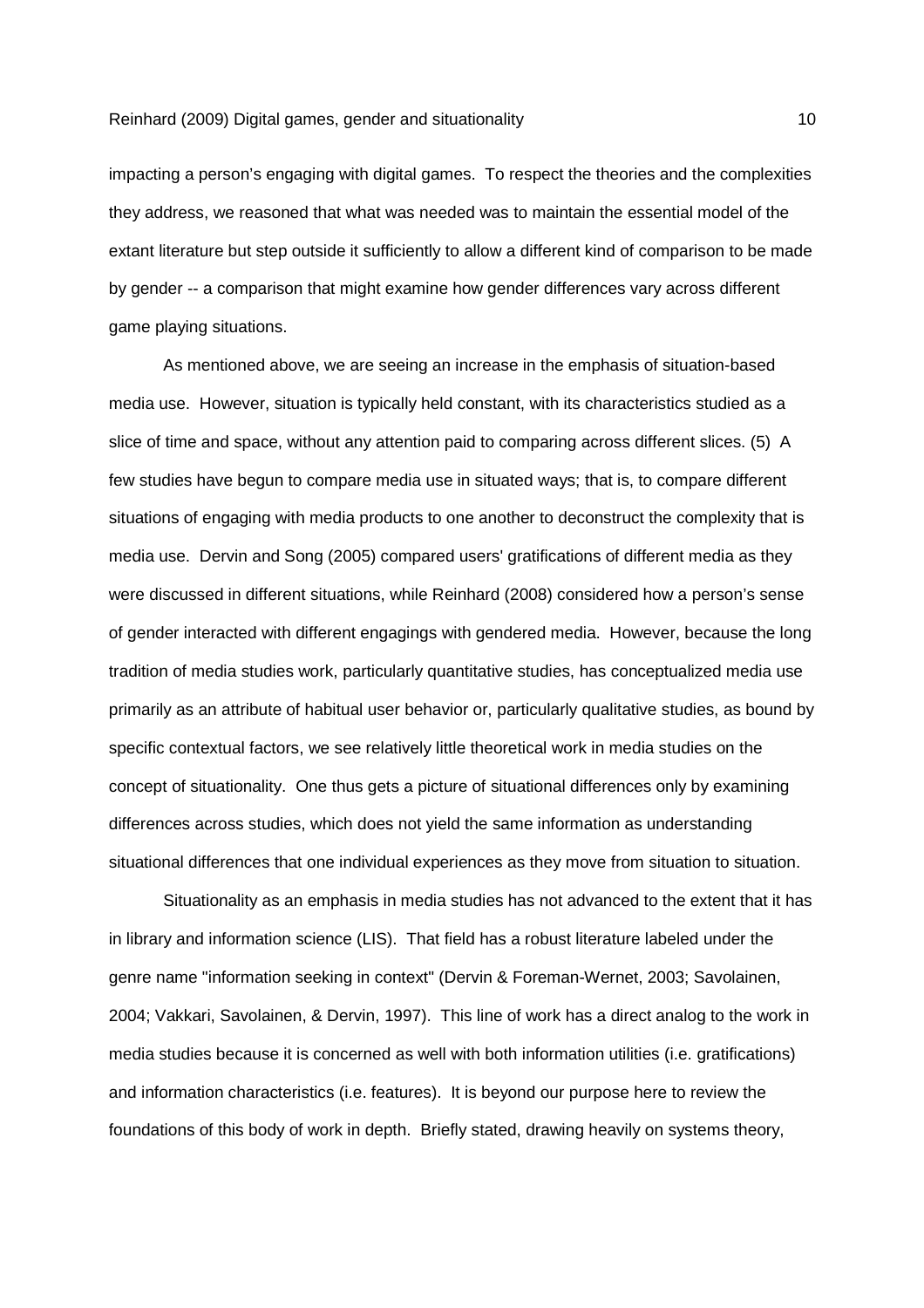chaos theory, and the communication theorizing work of Carter (Carter, 2003) and Dervin (Dervin & Foreman-Wernet, 2003), its premises are that while communication behavior is in part habitual, it's very embodiment and anchoring in changeable situations means that it always has the potential for changing. These changes could be flexible in the sense that the actor has developed repertoires of contingent communicative behaviors and selects the one best suited for negotiating the situation; they could be inventive in that the actor sees self as facing new situational conditions and constructs new orientations to those conditions; it could be capricious in that for the actor the situation is so new that either consciously or unconsciously he/she is floundering and/or testing new alternatives. A robust line of work has confirmed the hypothesis that situational differences make a difference in the context of information seeking and use (Dervin & Foreman-Wernet, 2003; Fisher, Naumer, Durrance, Stromski & Christiansen, 2005; Savolainen, 2006), and initial steps have been taken in communication studies to conceptualize situation this same way (Kayany, Wotring & Forrest, 1996; Wendel & Dellaert, 2005).

 Based on this conceptualization, we introduced situationality to implement our purpose of examining how both game playing gratifications and game feature preferences of men and women vary under different conditions. In selecting our situational measure, we reasoned that a modest but useful place to start was with the implied situationality that has driven much of the attention to game features -- i.e. the hypothesis that players pursue games whose features make the game playing situation one they like and eschew features that make the game playing situation one they do not like. For our three category measure of game playing situation, the first two categories were based on actual playing experiences: playing a game I liked; and, playing a game I disliked. We introduced a third: imagining a game I would like created so I could play it. (6)

 There has been a long tradition in communication studies that has measured attitudes and behavior in hypothetical situations, where researchers present participants with a situation they have not personally experienced. In contrast, the present study introduced the idea of an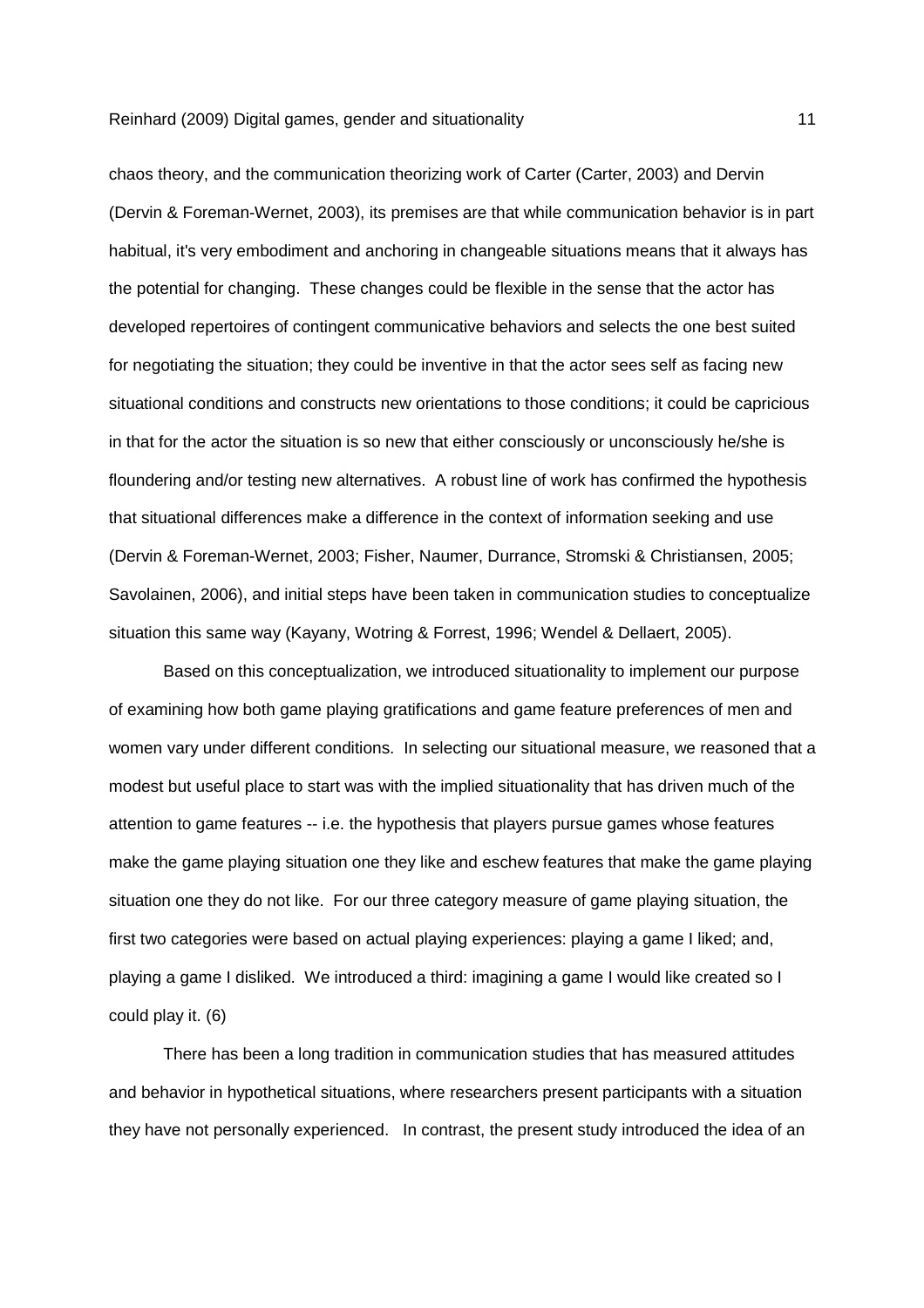imagined ideal anchored in real experiences. As documented in the information seeking in context literature, users who use media systems do actively imagine ideal alternatives. The introduction of an imagined ideal here is not based on the introduction of a situation that game players have not experienced, but rather asking players to tell us about that imagined game they would want to play that is based on their past experiences with games. Because our survey was not intended to be only for hardcore gamers, those who have played many different types of games, it was hoped that putting in a situation that required players to consider a game playing situation they desired we could capture the sentiment that the industry has yet to create something they wanted to play, and perhaps understand what could turn non-players into a players.

#### Study overview

 As indicated above, our purpose for this study was to enter the literature on gender differences in game playing with two variations on the extant literature. One of these was to include male and female assessments of game playing gratifications and feature preferences in the same study, something rarely seen in prior literature. The second was to examine how gender predictions of these measurements of game playing vary across game playing situations. For purposes of this study, game playing situation was defined as each player's report of a game they liked, a game they disliked, and an imagined game they desired. We specified only guiding research questions rather than hypotheses given the paucity of empirical and theoretical work directly pertinent to our focus. In general, we expected gender differences from past literature to be reconfirmed. But, we expected situation differences as well. And, we expected gender differences to be complicated and mitigated at least partially by situation differences.

RQ1: How do men and women players differ on their game playing gratifications and game feature preferences?

RQ2: How do the three game playing situations differ on the reported game playing gratifications and game feature preferences?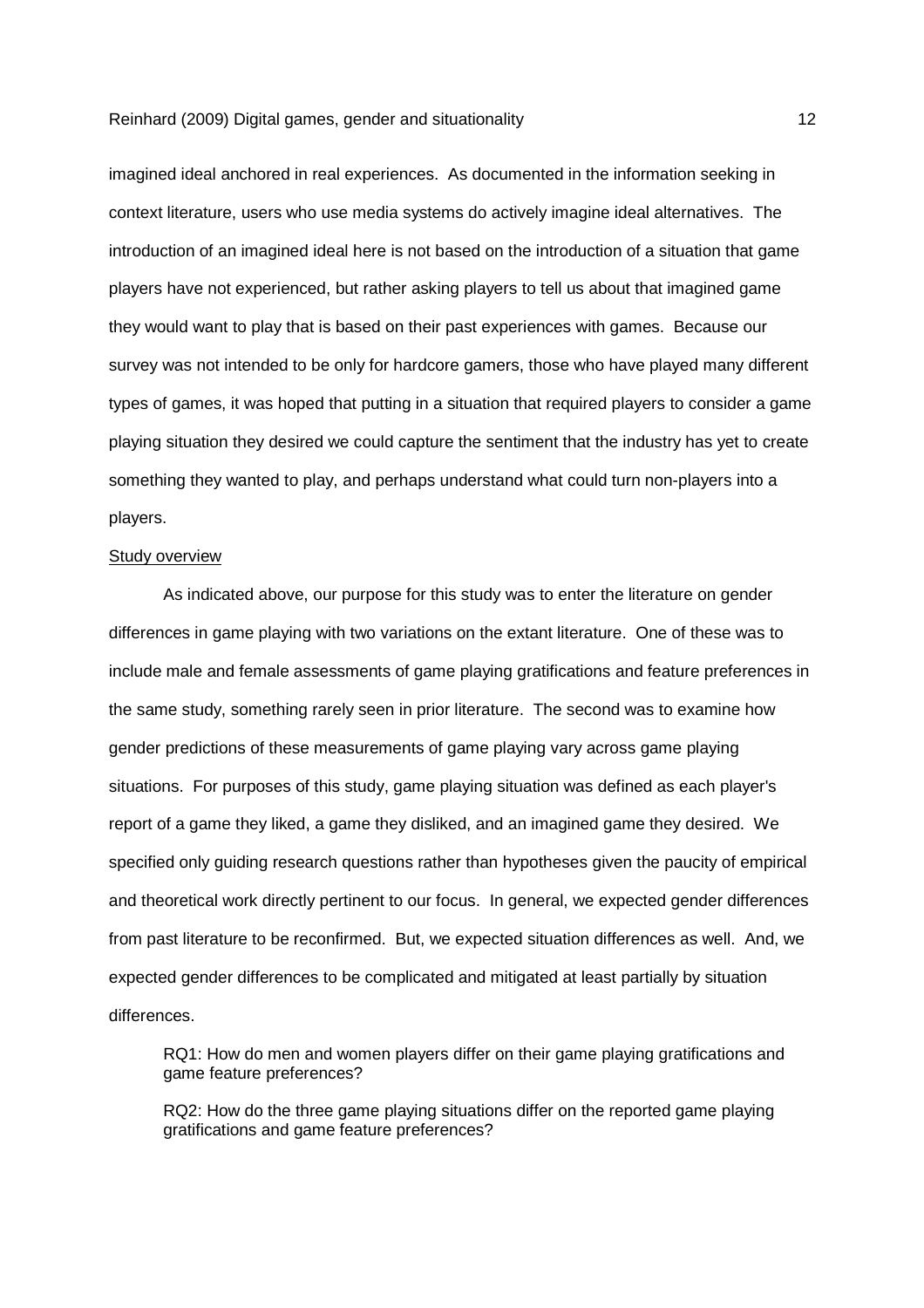RQ3: To what extent do the player's gender and the specific game playing situation interact to impact game playing gratifications and game feature preferences?

# METHOD

# Sample

 Students were recruited from communication courses from a large Midwestern university. These volunteers received class credit for taking the survey. Participants were told they need not have any experience playing either video or computer games, resulting in a sample of 320 completed surveys. Of these surveys, only 5.9% indicated they had not played any digital games within the past year. For the analysis presented in this study, only those participants who indicated having played either video or computer games at least once a month for the past year were selected for analysis, resulting in a sample of 213 participants. Dropping the sample size also allowed for greater gender equality, where the resulting sample had 50.7% women and 49.3% men. The average age of these 213 participants was 22, with a range of 18 to 67. The average age when these participants began playing digital games was reported to be 7.5 years old. The most common self-reported ethnicity was Caucasian (83%), with African second (8%) and Asian third (4.7%).

### Measurements

 Game playing situations. As discussed above, there were three game playing situations participants were asked to consider when evaluating their game playing gratifications and game feature preferences. These game playing situations could involve games they were currently playing or had played at some time in the past, and could be either a computer or video game. The first game playing situation asked participants to recall a game they really liked playing, defined here as Liked Game. The second game playing situation asked participants to recall a game they really did not like playing, defined here as Disliked Game. The final game playing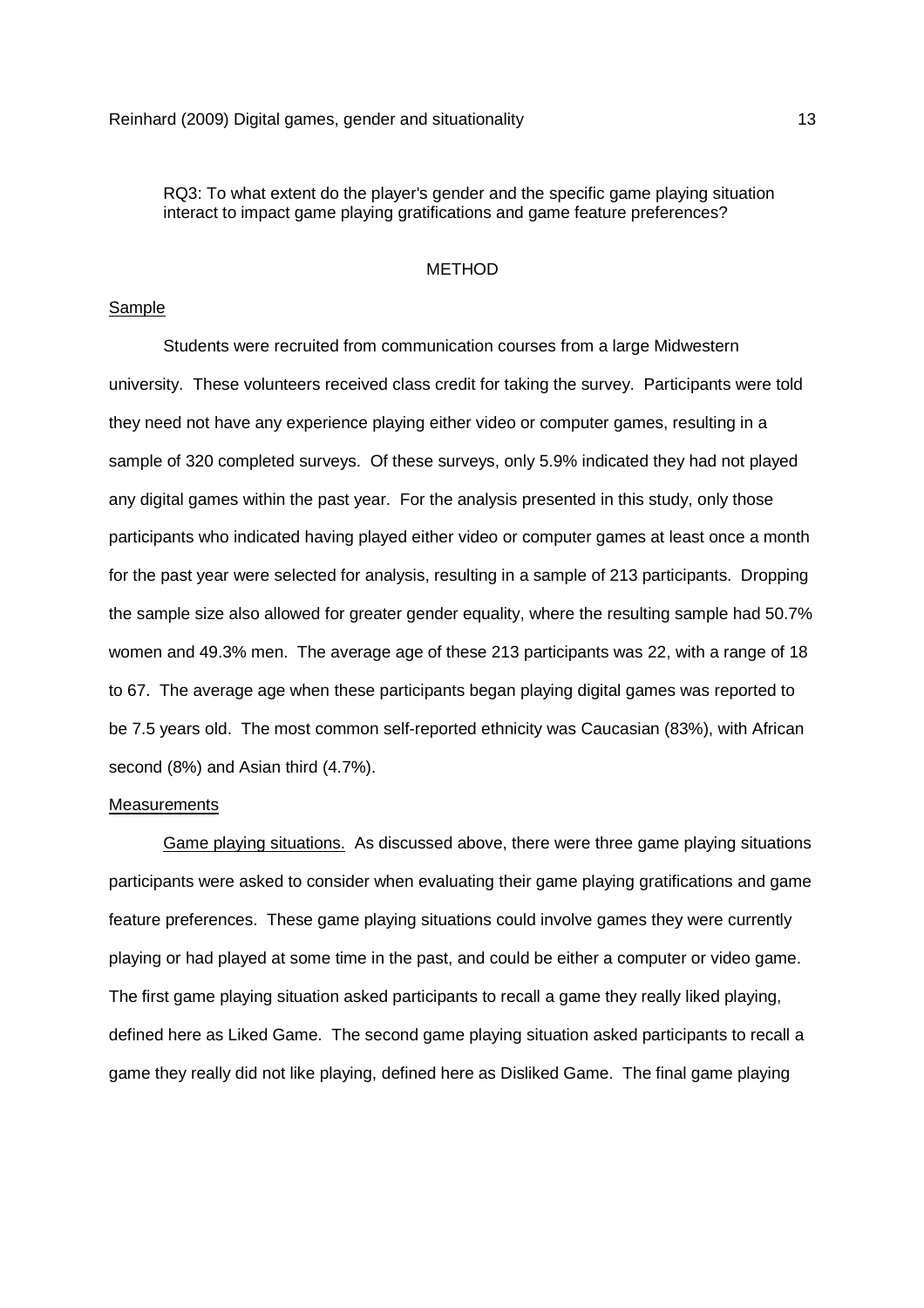situation was imagined, asking participants to think about a game they wished someone would design for them to play, defined here as Desired Game.

 Game playing gratifications and game feature preferences. The 7 categories of game playing gratifications involved 21 sub-measures (scale items as arrayed in Table 1), and the 7 categories of game feature preferences involved 19 sub-measures (scale items as arrayed in Table 2). In data collection, respondents were asked to rate each of their game playing situations of the 40 sub-measures as to how good the item was in relation to the game they were recalling for that game playing situation. They rated each item on a scale of 1 to 7, where 1 was "very bad", 4 was "neutral", and 7 was "very good."

 No factor analysis was conducted to statistically validate the grouping of these submeasures into their intended categories. We purposively chose a conceptual application of the scale items to the categories as they were gleaned from the literature review. The reason for this was that while examining the statistical interactions within and between the two clusters is clearly an important future purpose, we wanted to stay as close as possible to the extant literature and set up a study where we could first examine the two clusters working in tandem prior to moving to statistical combinations that would be less easily compared with the available literature. The scale items intended to measure each category did show strong validity as the range of internal consistency reliabilities, shown by their Cronbach's α were all between  $0.85$ and 0.95, with only three lower than 0.90.

 For our analyses, the scale items as arrayed in Table 1 and Table 2, were averaged for their respective category within each of the game playing situations. For example, the two items for Fantasy were averaged together separately for each of the three game playing situations, providing three variables for analysis purposes, i.e. a fantasy score for each of the three situations. Thus for statistical analysis we were using as our criterion 7 game playing gratifications and 7 game feature preferences

# Procedure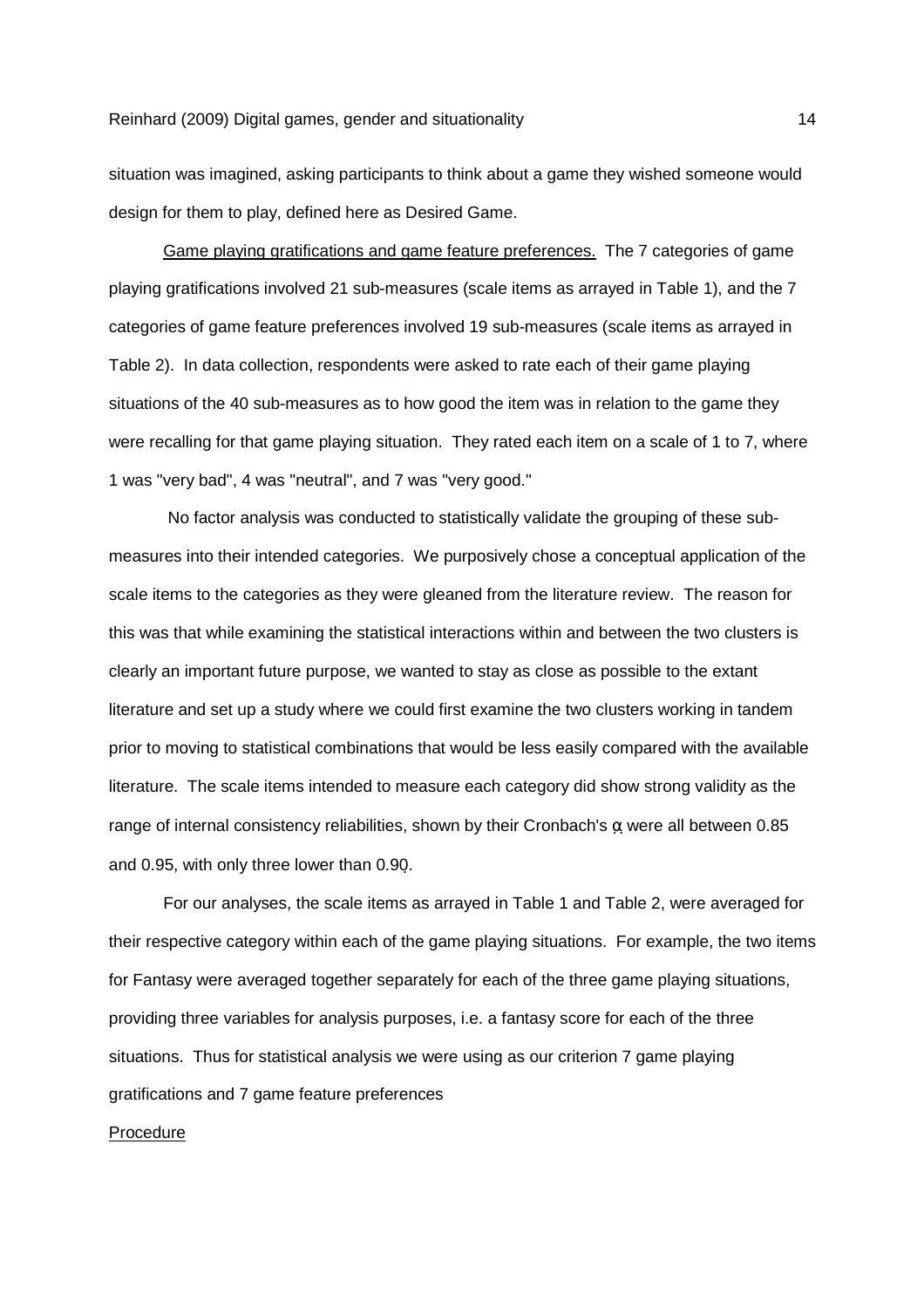Participants were recruited from their classes, and all arrangements were handled via email for participants to gain access to the online survey. The survey was conducted using the website SurveyMonkey.com, an online survey provider. Because the survey was housed with an online provider, participants were allowed to take the survey from any computer they desired. After students indicated their interest in taking the survey and returned a signed consent form, they were assigned an ID number and given the URL to access the survey. All IP address information was removed from the collected database, and ID numbers were only assigned to ensure that students would receive their class credit for completing the survey.

#### Analysis

 As one of our predictors in this analysis was the comparison of different game playing situations within the same participant's experience, our main statistical test relied on a repeated measures ANOVA. Gender of the player was treated as a between-subject variable, and the three game playing situations were entered as the within-subject variable. From this test we were able to determine the main effects for both gender and game playing situation, as well as the interaction of gender and game playing situation. Main effects for game playing situation were examined using paired t-tests. Interactions effects were investigated in two directions. First, within either gender, paired t-tests were employed to see how the game playing situations varied amongst women and amongst men. Second, within game playing situations, ANOVAs were conducted to investigate the extent to which men and women differed given a specific game playing situation.

# RESULTS

# Game playing gratifications.

 The results for the repeated measures on the game playing gratifications can be found in Table 3. Each part of this analysis will be discussed briefly here, but readers are encouraged to study Table 3 for exact information about each game playing gratification.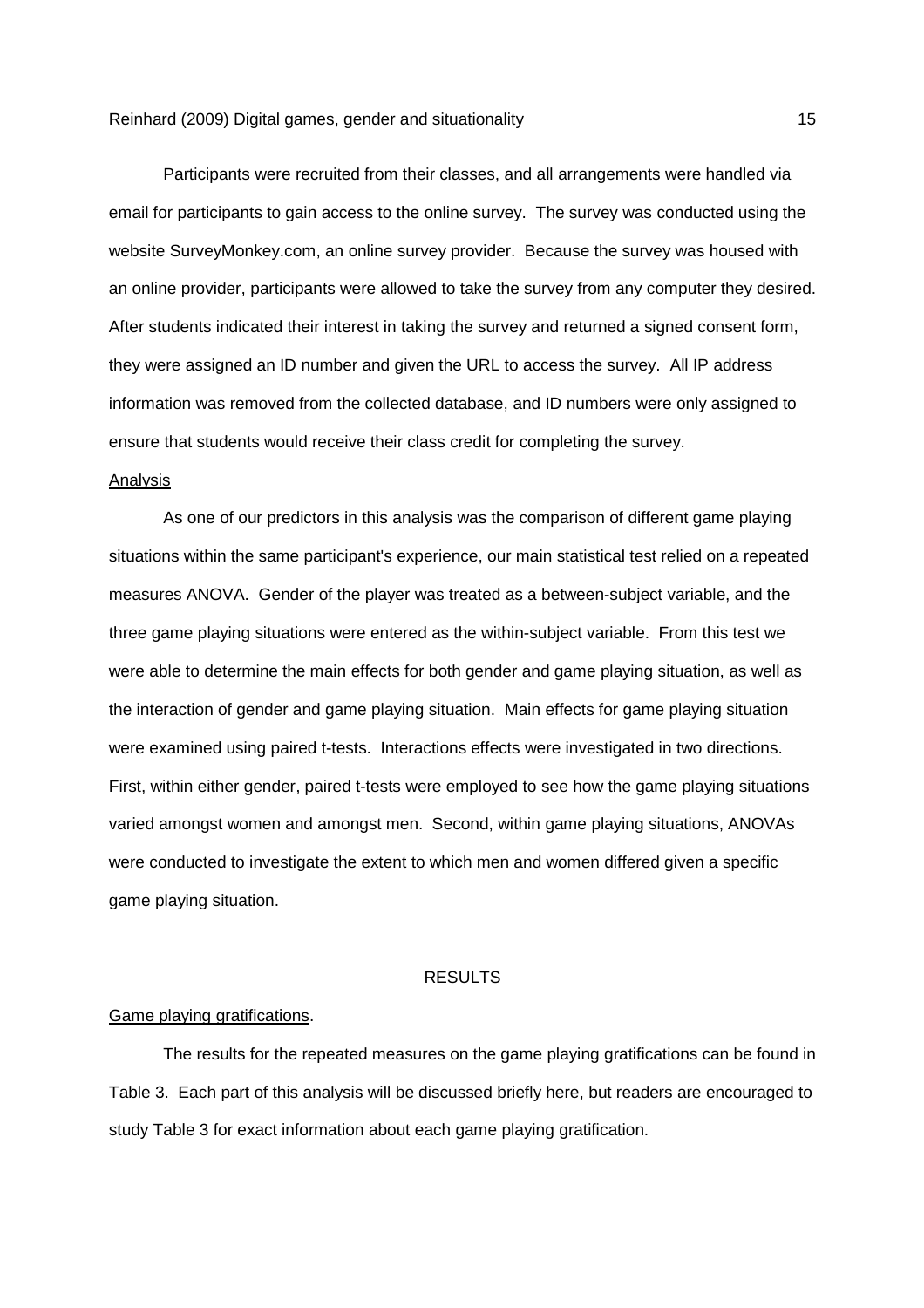Gender differences. Across all three game playing situations, gender differences were significant at p<.05 or greater for all 7 game playing gratifications. Men consistently evaluated these measurements as being better than women did. This is consistent with previous research showing that men are overall more favorable towards digital games. However, when these game playing gratifications were tested within each of the three game playing situations, the overall difference was no longer consistent. As seen in Table 5, while the overall difference held for the Liked Game, women closed the gap for the other two situations. In fact, for Disliked Game, there were no significant differences between men and women on their evaluations as to how well the game gratified Socializing, Mood Management, and Diversion. When evaluating the measurements for the Desired Game, there was no gender difference again on Socializing.

 Game playing situation. Comparing the evaluations of the game playing gratifications for each game playing situation, there was another consistent pattern that had only one deviation, as seen in Table 3. Across 6 of the 7 (85.7%) game playing gratifications, players' evaluations of these measures were highest in the Desired Game and lowest in the Disliked Game, with Liked Game in the middle. Only Diversion had a different pattern, with Desired Game and Liked Game not significantly different from each other, but both were significantly higher than the evaluations in Disliked Game.

 Gender by situation. Finally, the repeated measures calculated the interaction of player's gender and game playing situation as an influence on the players' evaluations of the game playing gratifications. All significant interactions are plotted in Figure 1. Only two game playing gratifications did not have a significant interaction: Solitude and Diversion. To explore the significant interactions of the remaining 5 measures, a series of paired t-tests were conducted to compare game playing situations within each gender. These results are depicted in Table 3. These paired t-tests indicated that overall the game playing situation differences across men found 4 of 7 (51.7%) game playing gratifications had no differences in rating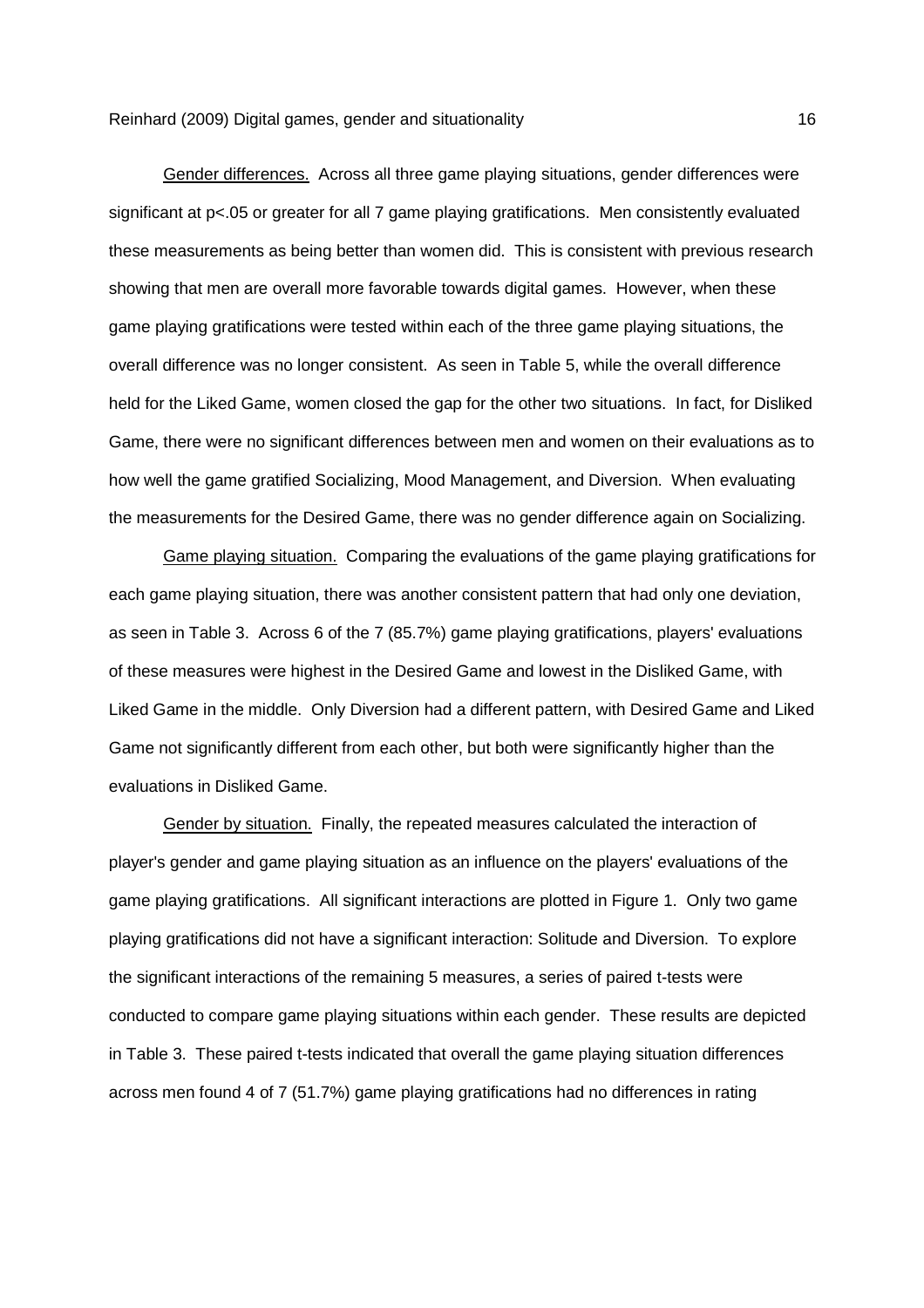between Liked and Desired Games. Whereas for women, 6 of the 7 (85.7%) game playing gratifications had the ratings for Desired Games as the highest of all three.

 This significant finding highlighted the overall tendency, shown in the interaction plots in Figure 3, for men to rate all game playing gratifications similarly for both Liked and Desired Games, leaving Disliked Games alone with lower ratings. However, as seen in the plots, this pattern was the opposite for women for all game playing gratifications except Diversion. For women, their evaluations were more similar for Liked and Disliked Games, which were both lower than their evaluations for Desired Games.

#### Game feature preferences.

 The results for the repeated measures on the game playing gratifications can be found in Table 4. Each part of this analysis will be discussed briefly here, but readers are encouraged to study Table 4 for exact information about each game playing gratification.

 Gender differences. As with the game playing gratifications, across all three game playing situations, gender differences were significant at p<.05 or greater for all 7 game feature preferences. Again, men consistently evaluated game features as being better than women did. However, when these game feature preferences were tested within each of the three game playing situations, the overall difference was no longer consistent, in ways similar to the results for game playing gratifications. As seen in Table 6, while the overall difference held for the Liked Game, women again closed the gap for the other two situations. In fact, for Disliked Game, there were no significant differences between men and women on their evaluations as to their preferences for Complexity and Curiosity. When evaluating the game features for the Desired Game, there was no gender difference on Characters.

 Game playing situation. Comparing the evaluations of the game playing gratifications for each game playing situation, there was another consistent pattern, as seen in Table 4, which mirrored the pattern found for the game playing gratifications. Across all game feature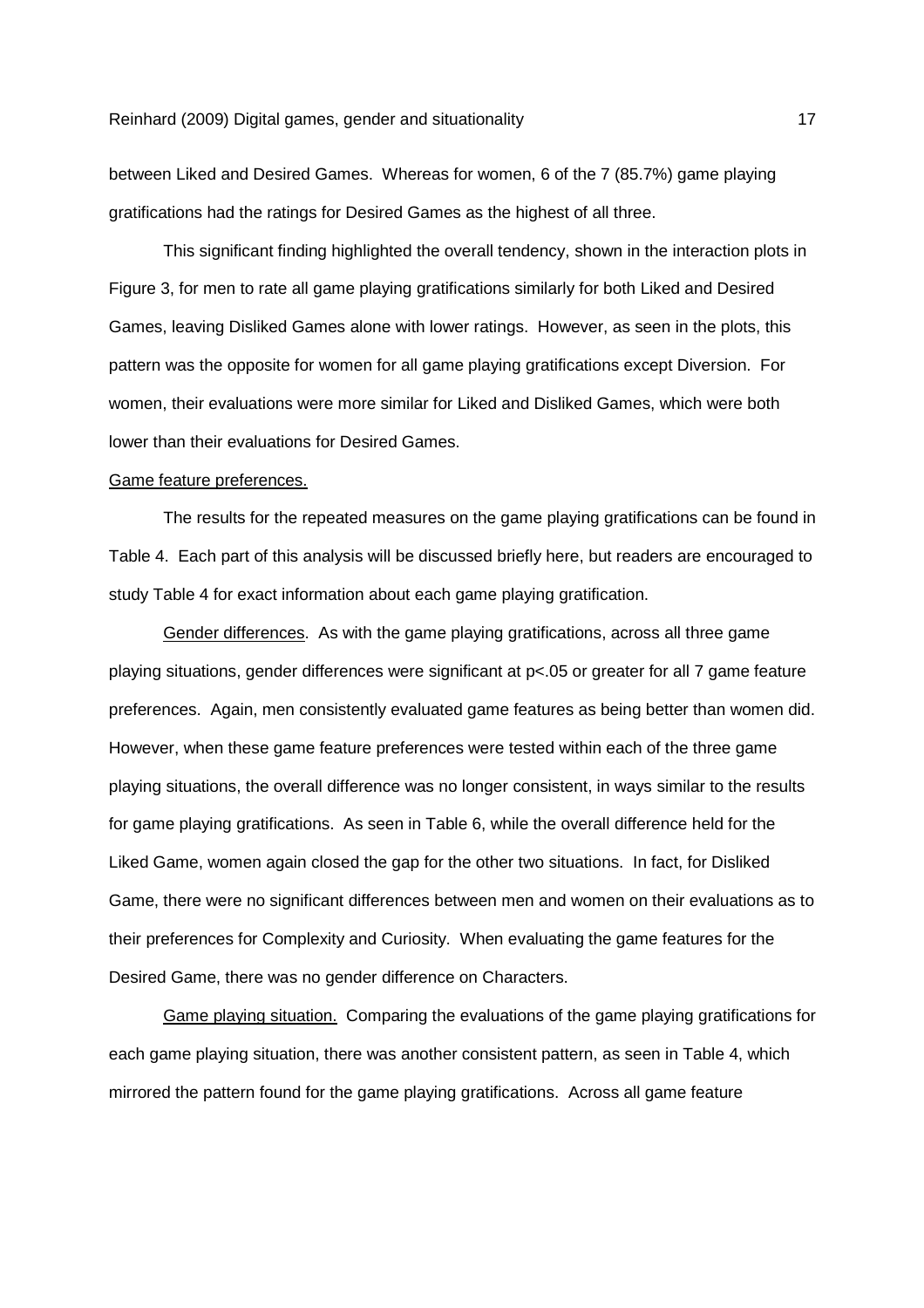preferences, players' evaluations of these measures were highest in the Desired Game and lowest in the Disliked Game, with Liked Game in the middle.

 Gender by situation. Finally, the repeated measures calculated the interaction of player's gender and game playing situation as an influence on the players' evaluations of the game feature preferences. All significant interactions are plotted in Figure 2. Two game feature preferences did not have a significant interaction -- Control and Complexity -- and a third had only a near-significant trend at p<.10 -- Immersion. As with the game playing gratifications, a series of paired t-tests were conduced to compare game playing situations within each gender, and these results are depicted in Table 4. These paired t-tests indicated that overall the game playing situation differences held across both genders, where Desired head the highest ratings overall.

 However, as with the game playing gratifications, the interaction plots showed gender variations within situations. That is, the pattern seen in the interactions for the game playing gratifications can also be clearly seen in the 5 significant interactions for the game feature preferences. As shown in the interaction plots in Figure 3, men rated these game feature preferences similarly for both Liked and Desired Games, leaving Disliked Games alone with lower ratings. However, this pattern was the opposite for women for the same measurements. For women, their evaluations were more similar for Liked and Disliked Games, which were both lower than their evaluations for Desired Games. Thus, the same pattern seen for game playing gratifications was found for game feature preferences. While for men their Liked Game evaluations were closer to their Desired Game evaluations, for women, their Liked Game evaluations were closer to their Disliked Game evaluations.

#### **DISCUSSION**

 In undertaking this study, our purpose was to address several questions in regards to our understanding of players' engagement with digital games. First, as with other media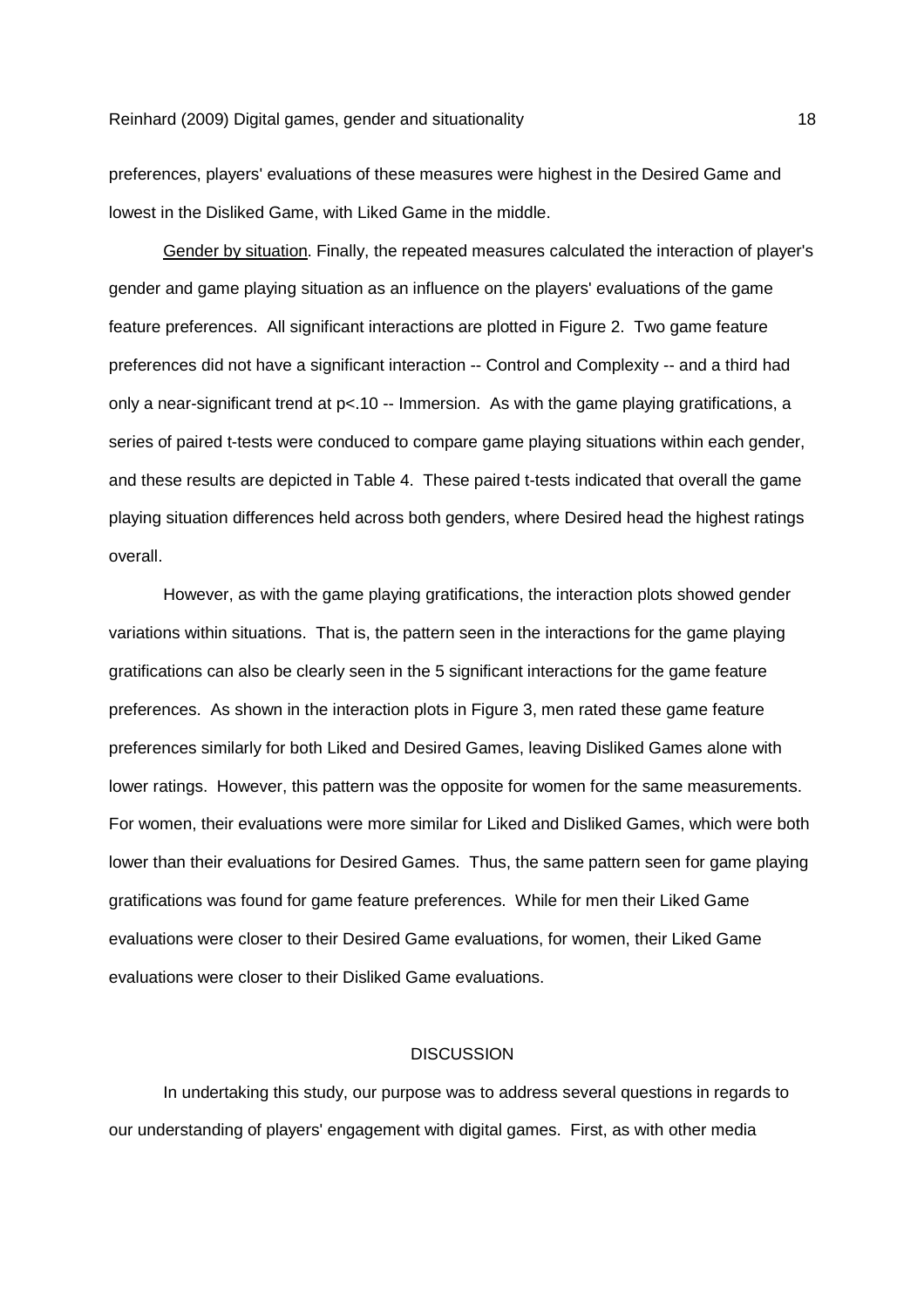channels, we sought to understand what compels people to engage with digital games; what are the underlying elements that influence starting, continuing, or stopping this engagement? Two decades of research has been conducted on this topic, with two mostly separate emphases: one from U&G research focusing on gratifications sought and/or obtained; the second from the communication technology fields focusing on game features, as anchored in technology and content. In this study, instead of conflating these elements, we wanted to see how these conceptualizations would differ depending on two additional elements: gender and situation. In terms of gender differences, there has likewise been a long emphasis in digital games studies focused on understanding the often observed gender discrepancy in amount and type of games played. Gender differences have focused on both preferences for gratifications and game features in the hope that understanding each gender's preferences could explain this gender gap.

 While the present study replicated the emphasis in past work on examining how men and women players differ in their evaluations of gratifications and game features, we added an additional element to the equation by considering the role of situation. The idea of viewing situation as itself a variable when considering media use has only recently begun being discussed (Denham, 2004; Dervin & Song, 2005). Its application here is one such step in interrogating how a player's engagement with a medium may be different across a number of situations that vary based on some characteristic. In this study, we held this variability to an admittedly simple level by having players evaluate their game playing gratifications and game feature preferences for a game they liked to play, a game they disliked playing, and a game they wished was created for them to play.

 The results of this foray into understanding the situationality of players' engaging with digital games indicated that this introduction did indeed interrupt much repeated results on how the genders differ in their evaluations of digital games. This result adds to our understanding of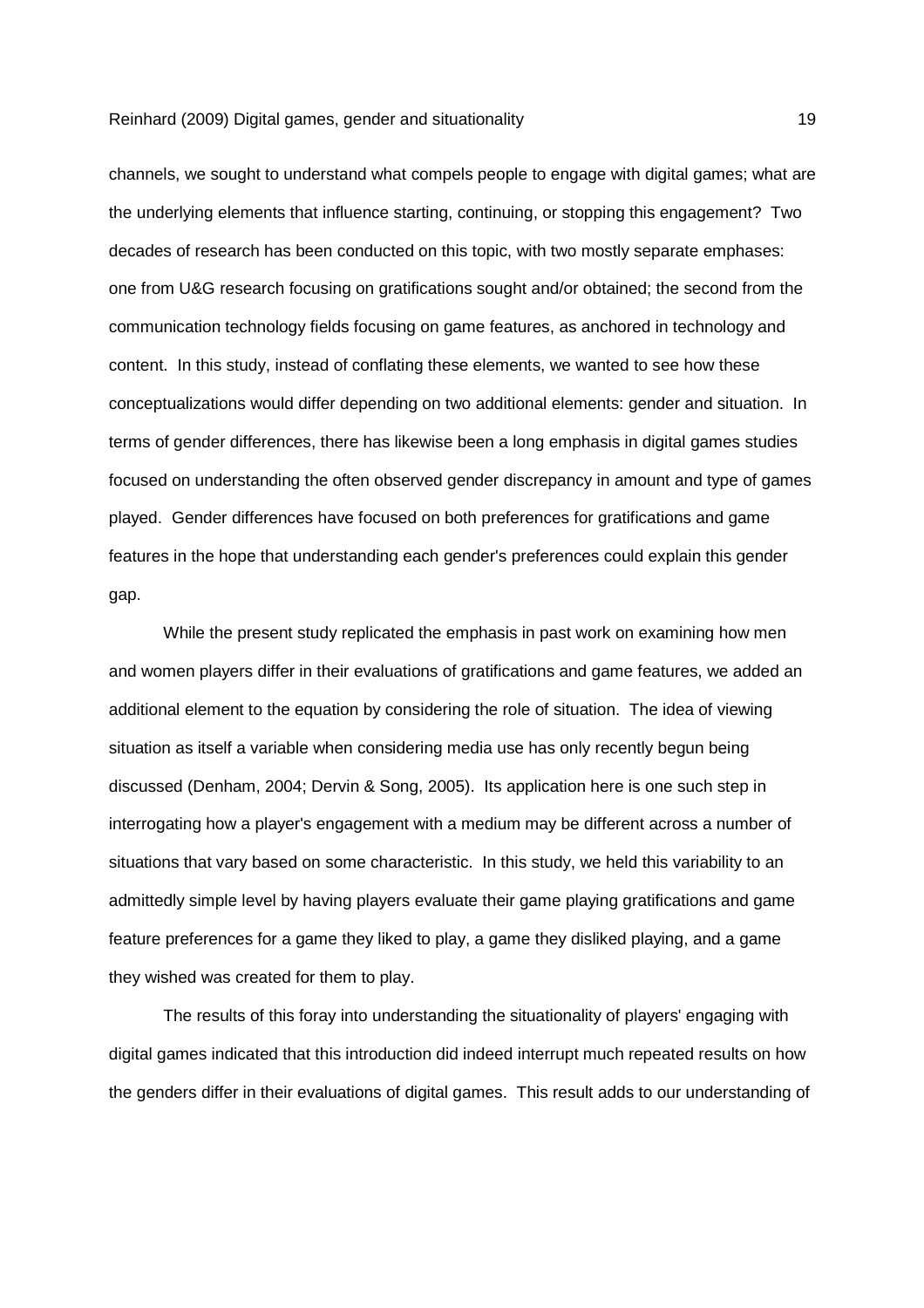why men and women differ in not only the hows but the whys of their engagement with digital games and the observed gender gap in reported playing of digital games.

# **Conclusions**

 In general, as confirmed by the fact that 100% of the gender comparisons on all the gratifications and game features were significant across the three game playing situations, men were once again shown as being more engaged with digital games. Men consistently evaluated all the preferences as being better provided for by games than women did. Even when comparing within each of the three specified game playing situations, this pattern largely held. This was especially true when players were rating a game they liked playing. However, in the other two situations, the gap did narrow in such a way that there was no significant difference found between them for four game playing gratifications and three game feature preferences.

 In considering how the players' evaluations compared across the game playing situations, regardless of the player's gender, we find that all differences were significant. For thirteen of these fourteen preferences, the pattern was exactly the same. Evaluations in relation to desired games were the highest, followed by the evaluations for liked games, with evaluations for disliked games being the lowest. Only the game playing gratification Diversion had a slight deviation from this pattern, in that the players' liked game was not significantly different from their desired game, while both remained higher than the disliked game. Overall, then, we see a tendency for players to prefer imaginary games gratifications and game features that are indeed better than those offered even by the games they said they liked playing. Common sense alone suggests this is reasonable; while we may like what we have, we always want something more, something better.

 This picture became very interesting when we investigated the interactions between the player's gender and the three game playing situations. In total, 9 of 14 (64.3%) gratifications and game features had significant interactions with one additional game feature showing a near significant tendency. This large number of interactions shows a definite pattern for both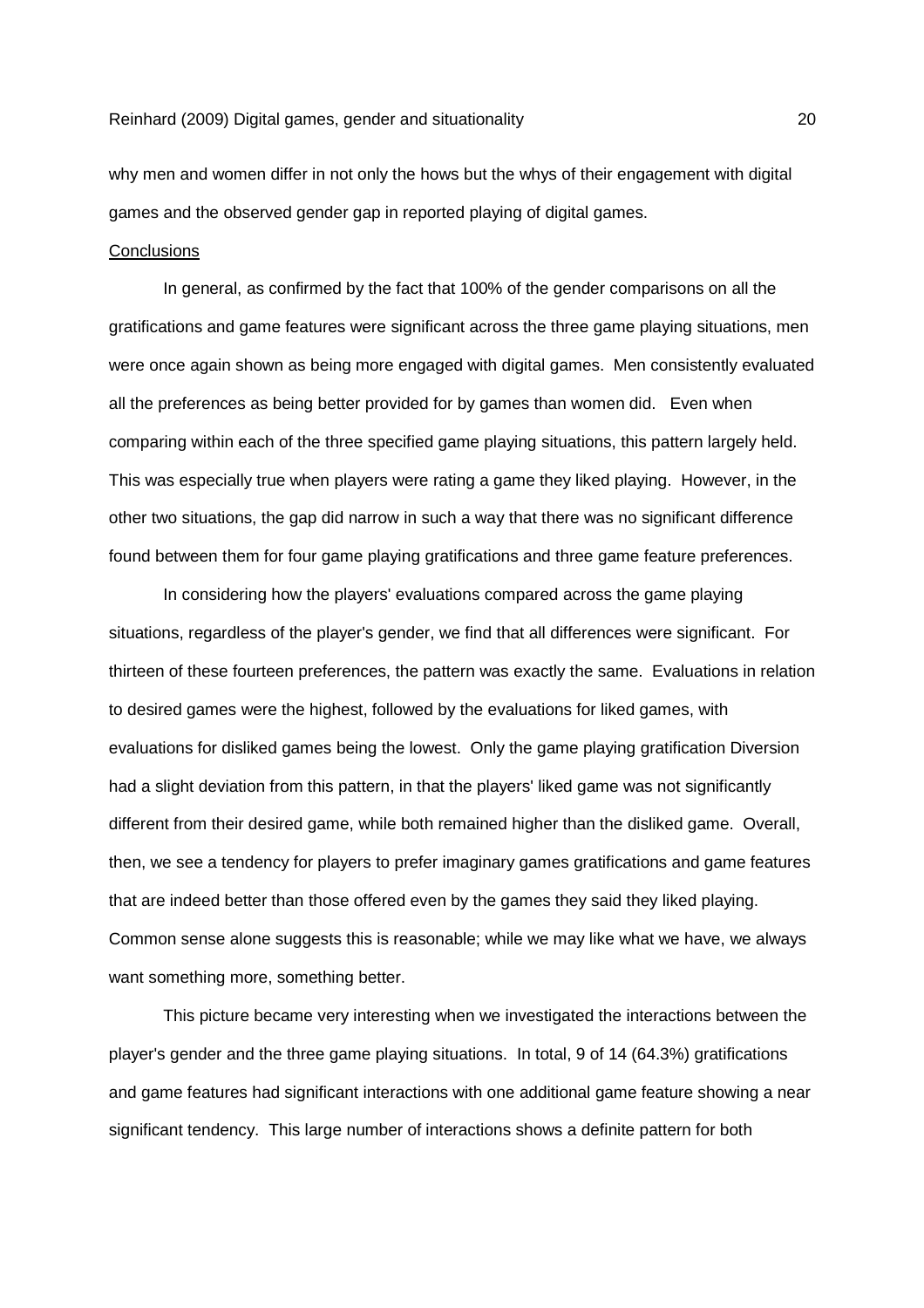gratifications and game features. Men were evaluating their game playing situations in such a way that both their liked and desired games were typically higher than how they evaluated their disliked games. The pattern mimicked the overall pattern found for situation differences. Women, on the other hand, did not rate their liked games so highly. In fact, the interactions showed that they were more likely to evaluate the gratifications and game features lower for both their liked and disliked games when compared to the men, with the games they desired to play being higher than either.

### **Implications**

 The results as found in this study point to at least two major implications. First, while overall the gender differences found were as commonly reported in previous literature, the fact that we saw a break from the overall pattern when examining gender differences on a situational-level indicates that prior research that has defined digital game playing as aggregate behavior does not provide a full picture. When men and women have been asked to consider the entirety of their experiences playing digital games without differentiating for specific engagements, they seem to have been reporting the expected, stereotypical responses that highlight how men are more favorable towards digital games overall. However, when male and female players' preferences for their games were considered on a level that asked them to address specific games of their own choosing, we see a more truthful accounting of how they see their engagements with these games. Such a finding would be expected, given research on situationality in the field of library information sciences. Allowing the player to describe their media use in terms of their recalled life allows them to articulate thoughts that, not based on generalizations or hypotheticals, are closer to their lives as experienced (Dervin & Foreman-Werner, 2003).

 The second major implication we see in these results comes from the interactions between players' gender and game playing situations. For men, these results suggest that their preferences for how the digital games should be designed and the gratifications they have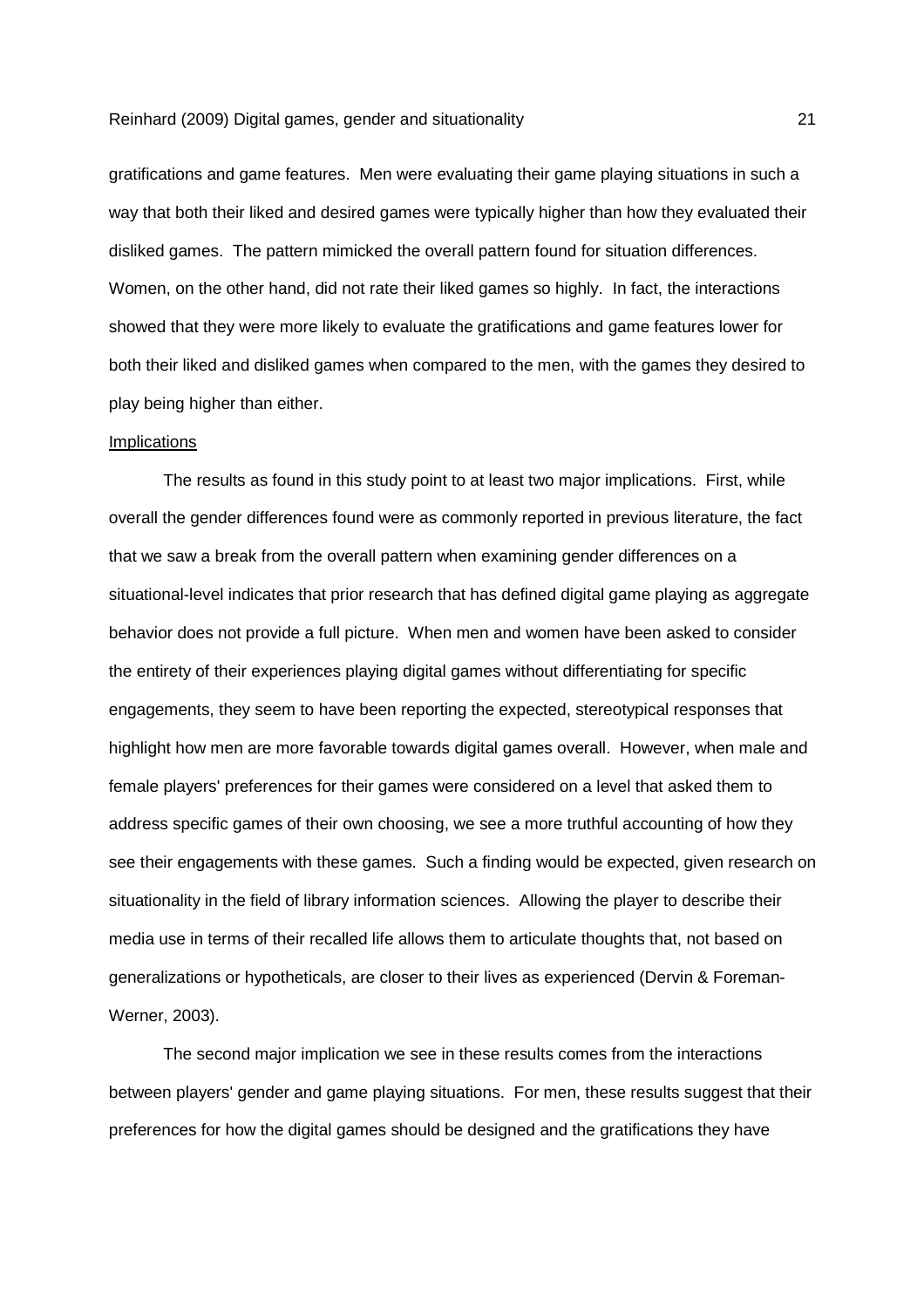sought from these games are being largely provided for. Men indicated that if they were to design a game they really wanted to play, then this desired game would be similar to the games they already like playing. Women, on the other hand, do not appear to be so well provided for. Their evaluations of games they said they actually liked playing were closer to how they saw games they did not like playing and not as close to games they would design to play -- and this pattern became clearer when comparing it to the men's pattern. Their evaluations for desired games indicates that there is still a dearth between what games are being offer to them and what they want out of their games.

 Of course, this last implication brings back the fundamental question of this gender gap. Is it that women evaluate their games differently, such that they want different gratifications or game features than men? Not necessarily. As the within situation gender differences indicated, there were certain times when men and women were evaluating games the same way for a specific gratification or game feature. If it is not an issue with the player, then is it an issue with the game's design? Are there simply not enough games out there marketed towards women, or are women not familiar with the array of possible games to play? Unfortunately, answering these questions is beyond the scope of this study. It is hoped that the results obtained, with the application of situationality to gender differences, may inspire others to take up the call for a new way to investigate the question of why players engage with this new media.

#### **Limitations**

 Indeed, this was only an initial step in a new way of understanding this engagement. As it is only the beginning, future studies may want to address the questions raised by this study, and to expand upon the conceptualizations discussed in this study. There are a number of possible avenues for further pursuit indicated by the admitted limitations of the study, but we would like to highlight two here.

 First, the measurements of the game playing gratifications and the game feature preferences relied only on the conceptualization of these categories. The items intended to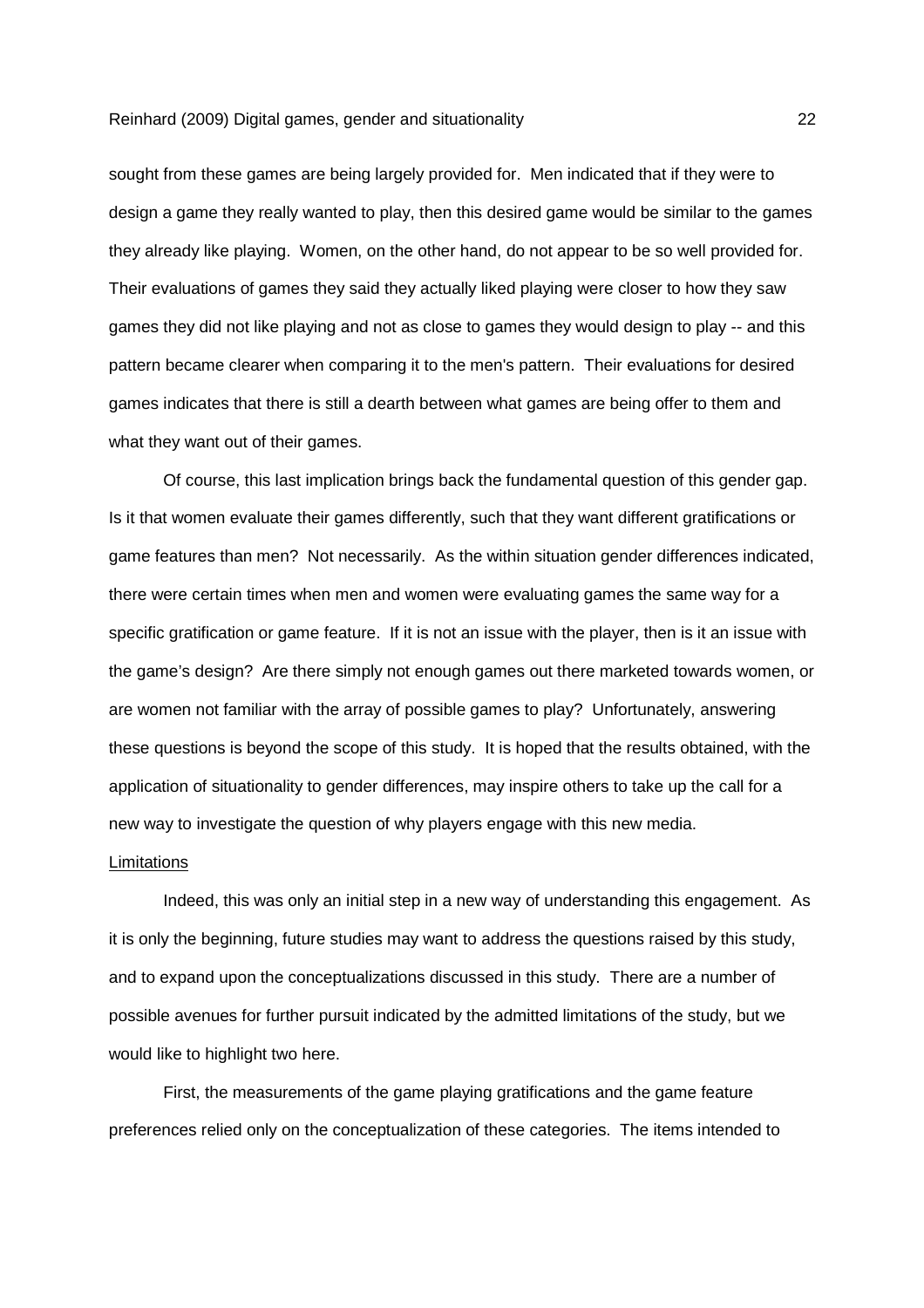measure each category was averaged with its brethren, with no attempt to conduct a statistical factor analysis to verify that these scale items were indeed measuring the categories as we defined them. Our reasoning for not conducting such a test was to remain as close as possible to what we saw as being the extant categories as described in previous literature. Conducting a factor analysis to validate these items may have ended up creating another layer of categorizations that would only complicate what had been found in the literature to date. As we were already imposing categories across the various previous findings, we did not want to start this initial interrogation of situationality by possibly further distancing ourselves from the literature as it stood. Further studies should attempt to prove the validity of the scale used to measure the gratifications and game features, even to the point of seeing how these two separate conceptual sets overlap in how they are preferred by players.

 However, before such a factor analysis is conducted, it may be judicious to conduct a qualitative study of these conceptual sets along the same lines as this study; that is, to ask men and women to discuss their engagement with different types of games in different situations in their own words. It is possible that by allowing players to use their own words to express their interpretations of their engagements, the results seen for gender differences within situations may further disappear. The case may be that women would evaluate as highly the same preferences that men did if they could use their own words and not terminology imposed upon them by scale items; or it may be the reverse, that men would evaluate the same as women. Funk (2001) indicated a potential occurrence of this when boys and girls both described liking the same content of games, only boys called it "violence" while girls called it "action, adventure". The researcher surmised that this was because it was more socially acceptable for girls to describe such content this way. Perhaps women would describe competition differently than "bragging rights," or men might describe the importance of their characters in terms other than the character's appearance or the idea of socializing in terms that do not emphasize sharing. Until a more phenomenological and situationally based investigation of how men and women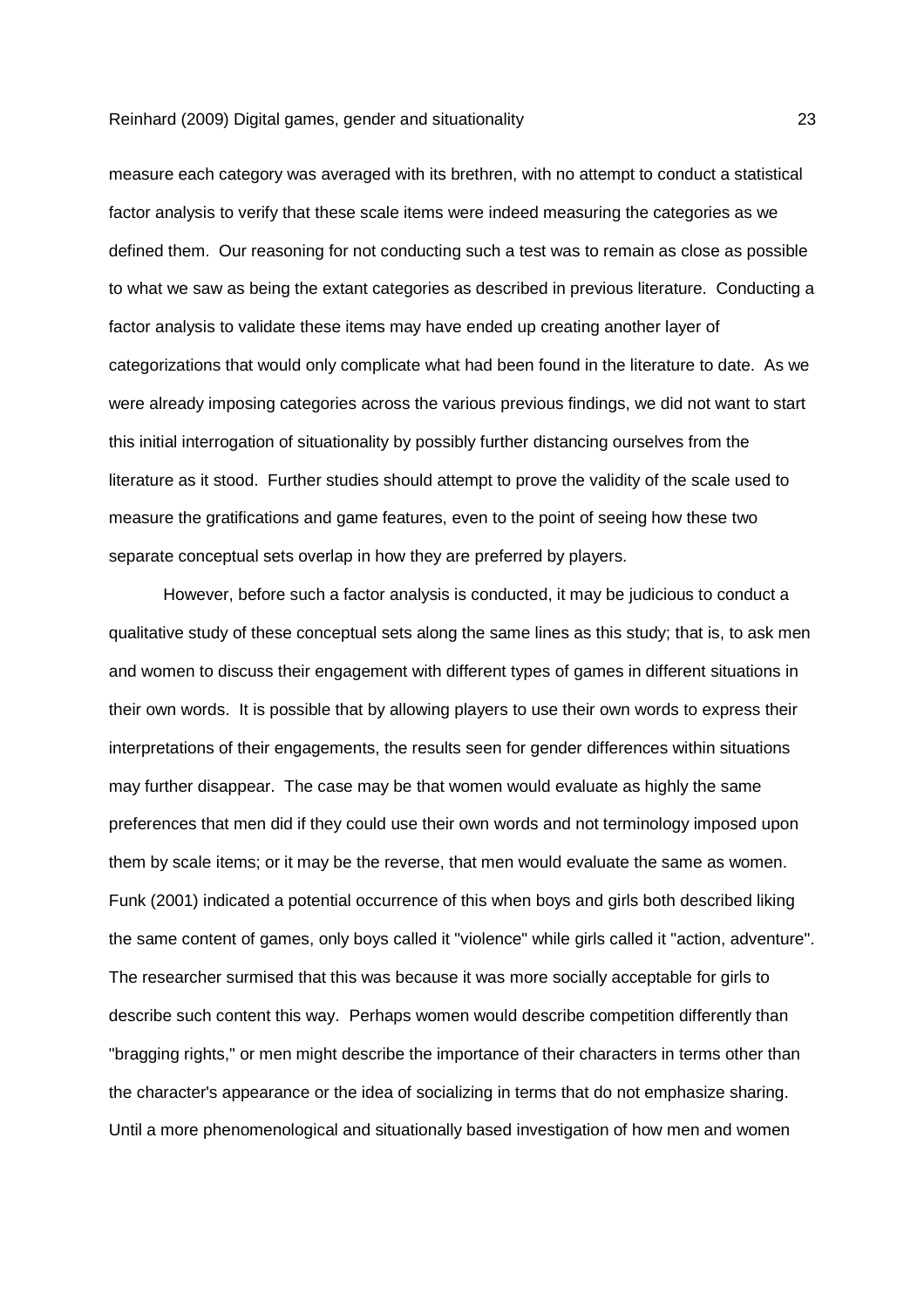are actually interpreting their game playing engagements is conducted, these possibilities

remain tantalizing.

# **ENDNOTES**

(1) For the purposes of this study, digital games were defined as any form of interactive gameplay that requires some level of computer technology in order to operate. This definition subsumed games found on computers consoles or handheld devices and known by a wide variety of terms -- e.g. computer, video, internet, play station, MUDS (multi-user dungeons), and MMORPGs (mass multiplayer online role playing games).

(2) The Entertainment Software Association is the organization that monitors the ratings and market for digital games. These figures come from the Entertainment Software Association's latest release about the industry, "2008 Sales, Demographics and Usage Data: Essential facts about the computer and video game industry," retrieved December 1, 2008 from http://www.theesa.com/facts/pdfs/ESA\_FF\_2008.pdf. Compared to their 2006 report, this gender gap has shrunk, slightly; it had been 52% male, 38% female. These figures come from the Entertainment Software Association's latest release about the industry, "2006 Sales, Demographics and Usage Data: Essential facts about the computer and video game industry," retrieved October 22, 2006 from

http://www.theesa.com/archives/files/Essential%20Facts%202006.pdf.

(3) It was beyond the scope of this paper to discuss the full two decades worth of research on this question. The reader is encouraged to sample any of the studies listed in Table 1 or Table 2 as they pertain to the gratifications and game features researched and used to inform this study.

(4) Studies that have sought to understand these gratifications and game features from a qualitative approach have included using interviews, focus groups, and field observations: Fabricatore et al, 2002; Griffiths, 1991; Malone, 1981a, b; Mudrock, 1985; Phillips et al, 1995. Studies that have applied categories unto game players engagements from a quantitative approach have included: Chang, Lee & Kim, 2006; Chou & Tsai, 2007; Kim & Choi, 2005. Studies have also been done that were influenced by both methodologies in their attempt to answer these questions: Jones, 2003; Myers, 1990; Sweetser & Johnson, 2004.

(5) When media use, and in particular digital games engagement, studies have considered situation, it was largely by considering situation as a box. The box's features, or context, then impacted the overall engagement. For example: Knobloch-Westerwick & Alter, 2006; Myers, 1990.

(6) It deserves brief mention to emphasize that the conceptualization of situational differences we use here is one that treats the situation with a single attribute that deals less with the actual lived experience of game players than with the outcome of their playing. The literatures we draw on in the "information seeking in context" community focus far more on describing situational differences in terms of aspects that pertain more to processes rather than outcomes.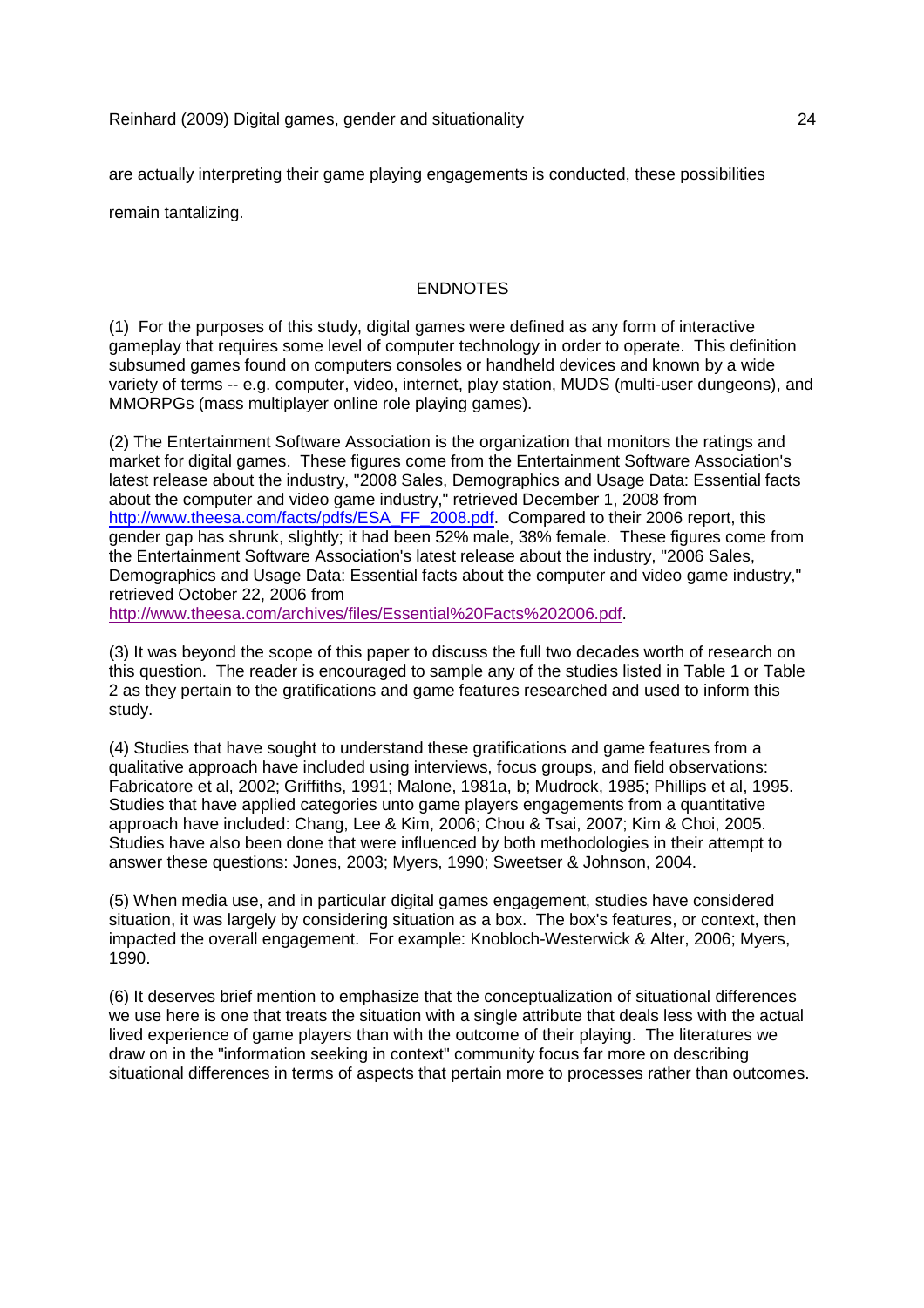## REFERENCES

Carter, R. F. (2003). Communication: a harder science. In B. Dervin & S. Chaffee (Eds.), Communicating, a different kind of horse race: Essays honoring Richard F. Carter (pp. 369-376). Cresskill, NJ: Hampton Press.

 Chang, B.H., Lee, S.E., & Kim, B.S. (2006). Exploring factors affecting the adoption and continuance of online games among college students in South Korea: Integrating uses and gratifications and diffusion of innovation approaches. New Media and Society, 8(2), p. 295-319.

 Chou, C. & Tsai, M.J. (2007). Gender differences in Taiwan high school students' computer game playing. Computer in Human Behavior, 23, p. 812-824.

 Colwell, J., Grady, C., & Rhaiti, S. (1995). Computer games, self-esteem and gratifications of needs in adolescents. Journal of Community and Applied Social Psychology, 5, p. 195-206.

 Crawford, C. (1984). The Art of Computer Game Design. Berkeley, CA: Osborne/McGraw-Hill.

 Davis, J. (2002). Understanding the social and cultural processes behind the continual male dominance of computer and video game production and consumption. Retrieved 11/6/05, from http://www.gamasutra.com/education/theses/20020708/davies\_01.shtml

 Denham, B.E. (2004). Toward an explication of media enjoyment: The synergy of social norms, viewing situations, and program content. Communication Theory, 14(4), p. 370-387.

Dervin, B. & Foreman-Wernet, L. (Eds.). (2003). Sense-Making methodology reader: Selected writings of Brenda Dervin. Cresskill, NJ: Hampton Press.

 Dervin, B. & Song, M. (2005). Reaching for phenomenological depths in uses and gratifications research: A quantitative empirical investigation. Presented at the 2005 International Communication Association, New York, NY.

 Fabricatore, C., Nussbaum, M. & Rosas, R. (2002). Playability in action videogames: A qualitative design model. Human-Computer Interaction, 17, p. 311-368.

 Fisher, K., Naumer, C., Durrance, J., Stromski, L. & Christiansen, T. (2005). Something old, something new: preliminary findings from an exploratory study about people's information habits and information grounds. Information Research, 10(2), http://informationr.net/ir/10- 2/paper223.html.

 Funk, J.B. (2001). Girls just want to have fun. Retrieved 4/15/05 from http://culturalpolicy.uchicago.edu/conf2001/papers/funk2.html

 Greenberg, B., Sherry, J., Lachlan, K., Lucas, K. & Holmstrom, A. (2005). Orientations to video games among gender and age groups. Originally presented at the National Communication Association annual conference, 2003, Miami, FL.

 Griffiths, M.D. (1991a). The observational analysis of adolescent gambling in U.K. amusement arcades. Journal of Community and Applied Social Psychology, 1(3), p. 309-320.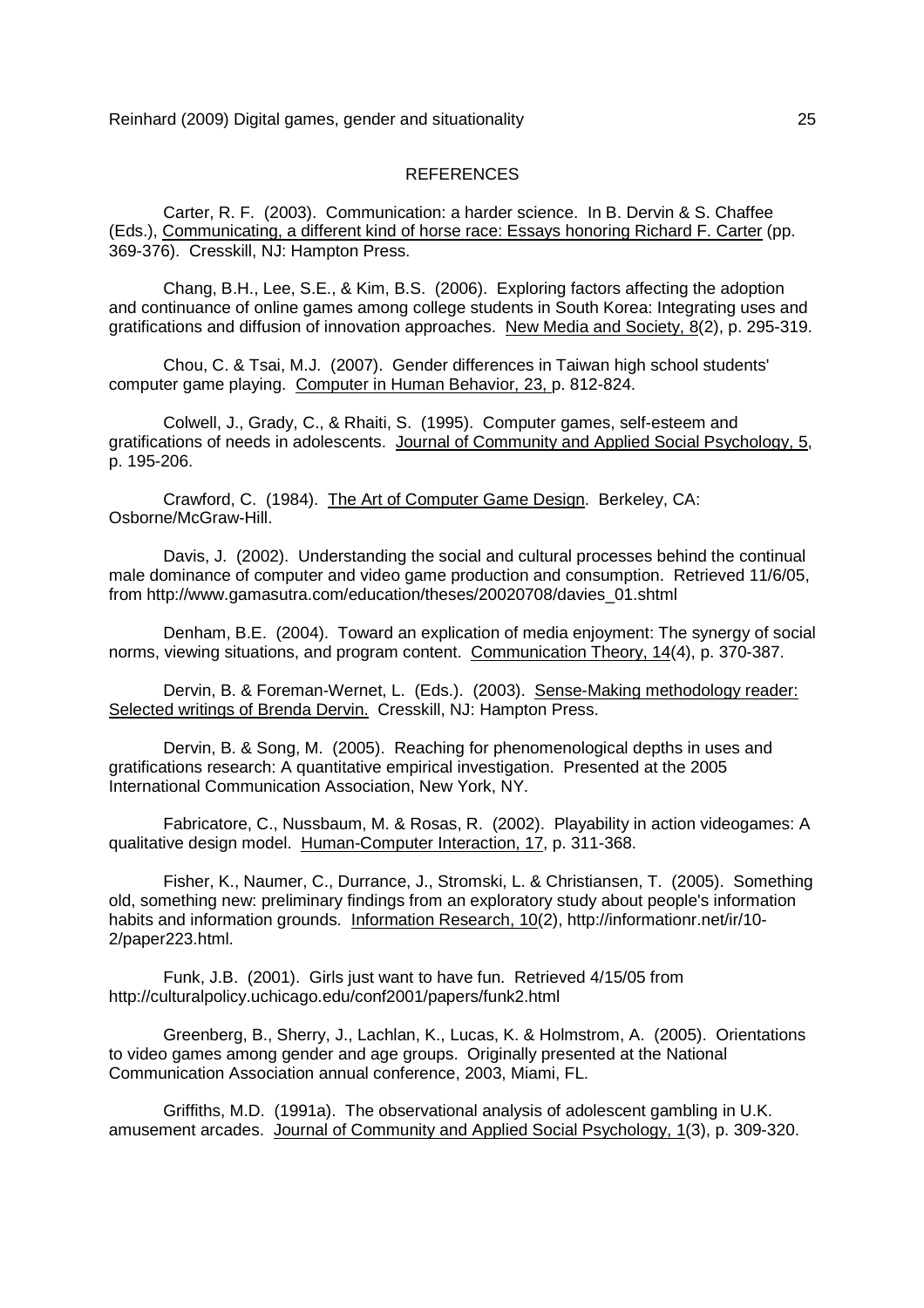Griffiths, M.D. (1991b). Are computer games bad for children? The Psychologist Bulletin: Bulletin of the British Psychology Society, 6, p. 401-407.

 Griffiths, M.D. (1997). Computer game playing in early adolescence. Youth and Society, 29(2), p. 223-237.

Hartmann, T. & Klimmt, C. (2006). Gender and computer games: Exploring females' dislikes. Journal of Computer-Mediated Communication, 11(4), p. 910-931.

 Holson, L.M. (2005, Oct. 24th). "King Kong" blurs line between films and games. New York Times, retrieved 10/25/05 from http://www.nytimes.com/2005/10/24/technology/24kong.html

 Jacobs, G. & Ip, B. (2003). Matching games to gamers with quality function deployment. Total Quality Management and Business Excellence, 14(9), p. 959-967.

 Jones, S. (2003). Let the games begin: Gaming technology and entertainment among college students. Pew Internet & American Life Project. Retrieved on October 15, 2006, from http://www.pewinternet.org/PPF/r/93/report\_display.asp.

 Kafai, Y.B. (1998). "Video game designs by girls and boys: Variability and consistency of gender differences." (pp. 90-114). In J. Cassell & H. Jenkins (Eds.). From Barbie to Mortal Kombat: Gender and computer games. Cambridge, MA: The MIT Press.

 Kayany, J.M., Wotring, C.E. & Forrest, E.J. (1996). Relational control and interactive media choice in technology-mediated communication situations. Human Communication Research, 22(3)., p. 399-421.

 Kim, K. & Choi, M. (2005). Exploring the determinants of playing online games in Korea. Asian Communication Research, 3, p. 70-91.

 Kline, S. & Arlidge, A. (2003, January). Online gaming as emergent social media: A survey. Retrieved 11/6/05 from http://www2.sfu.ca/media-lab/onlinegaming/report.htm

 Knobloch-Westerwick, S. & Alter, S. (2006). Mood adjustment to social situations through mass media use: How men ruminate and women dissipate angry moods. Human Communication Research, 32(1), p. 58-73.

 Lazzaro, N. (2004). Why we play games: The four keys to player experience. Retrieved 11/6/05 from http://www.gamasutra.com/gdc2004/features/20040326/postcardkane\_04.shtml

 Lucas, K. & Sherry, J. (2004). Sex differences in video game play: A communicationbased explanation. Communication Research, 31(5), p. 499-523.

 Malone, T.W. (1981a). Toward a theory of intrinsically motivating instruction. Cognitive Science, 4, p. 333-369.

 Malone, T.W. (1981b). What makes compute games fun? Byte, 6(12, December), p. 258-277.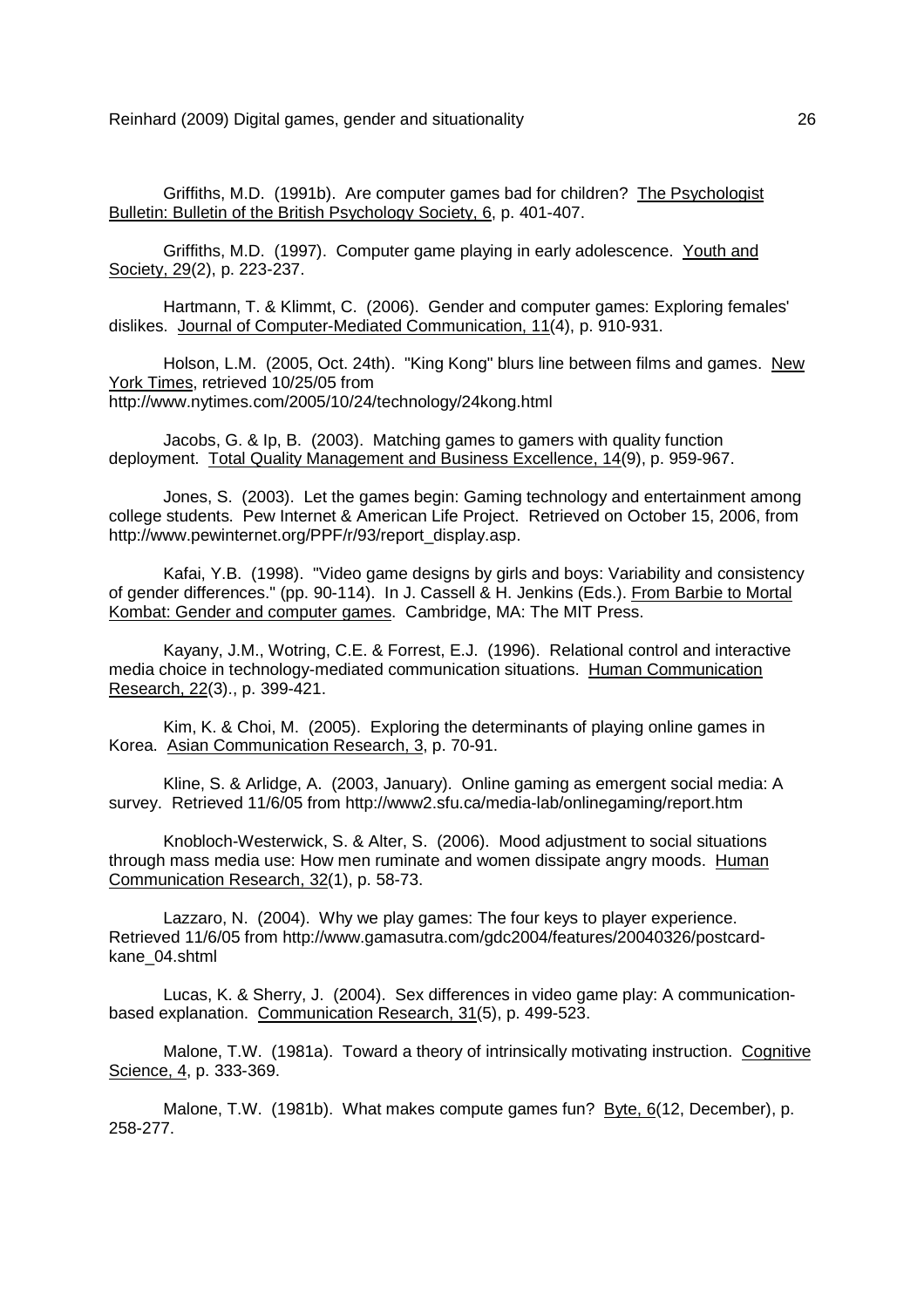Malone, T. W., & Lepper, M. R. (1987). "Making learning fun: A taxonomy of intrinsic motivations for learning." (pp. 223-253). In R. Snow, P. Federico & W. Montague (Eds.) Aptitude, learning and instruction. Volume 3: Connative and affective process analysis. Hillsdale, NJ: Lawrence Erlbaum Associates, Inc.

 Martinson, A.M. (2002). Playing with technology: Designing gender sensitive games to close the gender gap. Retrieved 1/20/05 from http://www.slis.indiana.edu/research/workingpapers/abstracts.html

 Mehrabian, A. & Wixen, W. (1986). Preferences for individual video games as a function of their emotional effects on players. Journal of Applied Social Psychology, 16(1), p. 3- 15.

 Mudrock, L.A. (1985). What motivates children to play video games? Master's Thesis, Ohio State University.

Myers, D. (1990). A Q-study of game player aesthetics. Simulation and Gaming, 21(4), p. 375-396.

 Palmgreen, P. & Rayburn, J. (1982). Gratifications sought and media exposure: An expectancy value model. Communication Research, 9(4), p. 561-580.

 Phillips, C., Rolls, S., Rouse, A. & Griffiths, M. (1995). Home video game playing in schoolchildren: A study of incidence and patterns of play. Journal of Adolescence, 18(6), p. 687-691.

 Rayburn, J. & Palmgreen, P. (1984). Merging uses and gratifications and expectancyvalue theory. Communication Research, 11(4), p. 537-562.

 Reinhard, C.D. (2005). Hypersexualism in digital games as a determinant or deterrent of gameplay: Do men want them and do women want to be them? Master's Thesis, Ohio State University.

 Reinhard, C. D. (2008). Gendered media engagings as user agency mediations with sociocultural and media structures: A Sense-Making Methodology study of the situationality of gender divergences and convergences. Doctoral dissertation, Ohio State University, 2008.

 Rouse, R. (2001). Game Design: Theory and practice. Plano, TX: Wordware Publishing.

 Rubin, A.M. (1993). Audience activity and media use. Communication Monographs, 60, p. 203-209.

 Rubin, A.M. (2002). "The uses-and-gratifications perspective of media effects." (pp. 525-548.) In J. Bryant & D. Zillmann (Eds.). Media Effects: Advances in theory and research. Mahway, NJ: Lawrence Erlbaum Assoc.

 Savolainen, R. (2004). Enthusiastic, realistic and critical: discourses of Internet use in the context of everyday life information seeking. Information Research, 10(1), retrieved October 22, 2006, from http://informationr.net/ir/10-1/paper198.html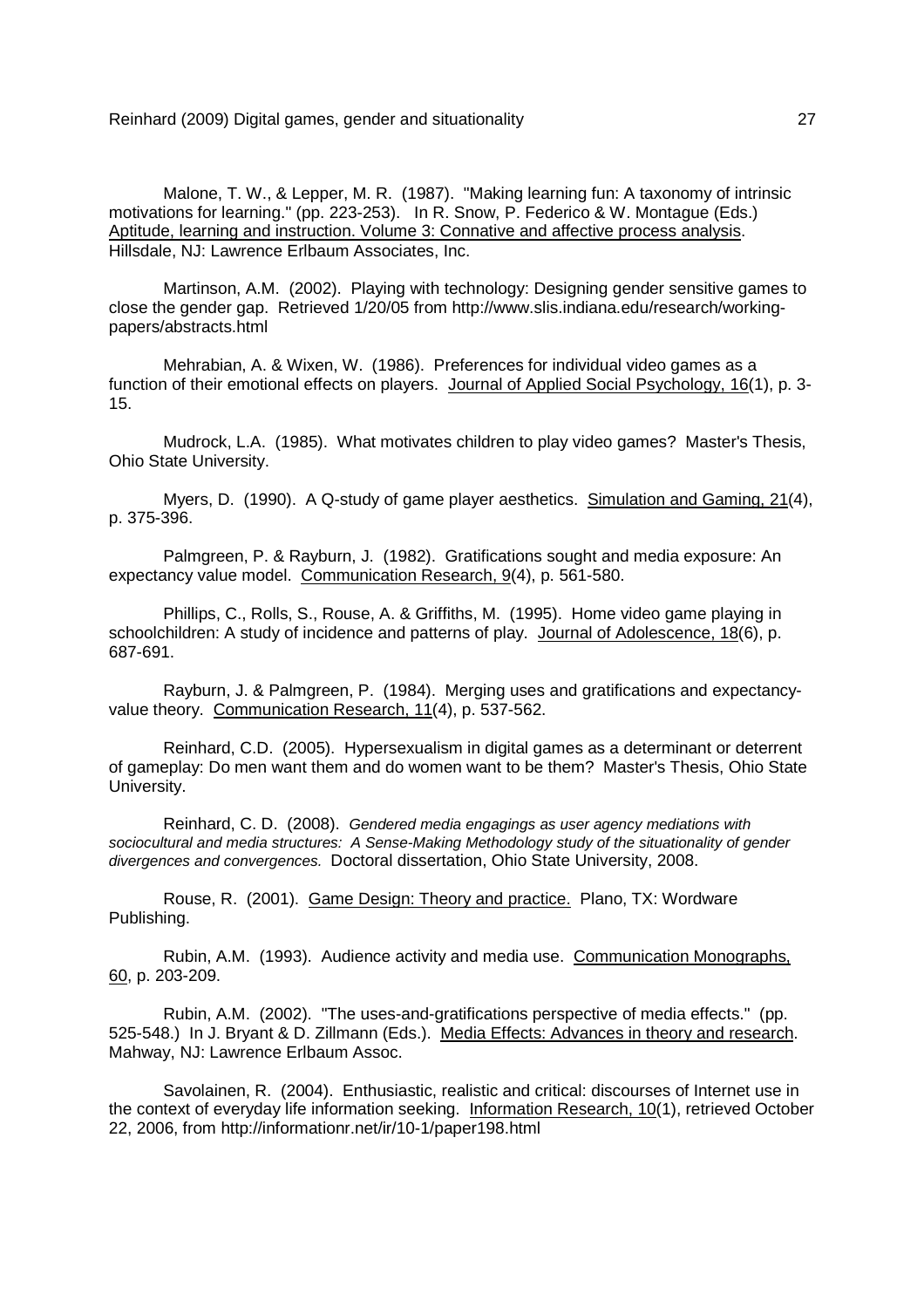Savolainen, R. (2006). Spatial factors as contextual qualifiers of information seeking. Information Research, 11(4), retrieved October 22, 2006, from http://informationr.net/ir/11- 4/paper261.html.

 Schneider, E., Lang, A., Shin, M. & Bradley, S. (2004). Death with a story: How story impacts emotional, motivational, and physiological responses to first-person shooter video games. Human Communication Research, 30(3), p. 361-375.

 Selnow, G.W. (1984). Playing videogames: The electronic friend. Journal of Communication, 34(2), p. 148-156.

 Sherry, J. (2004). Flow and media enjoyment. Communication Theory, 14(4), p. 328- 347.

 Sherry, J., Lucas, K., Greenberg, B. & Lachlan, K. (2006). "Video game uses and gratifications as predictors of use and game preference." In P. Vorderer & J. Bryant (Eds.) Playing Computer Games: Motives, responses, and consequences. Mahwah, NY: Erlbaum.

 Swanson, D.L. (1992). Understanding audiences: Continuing contributions of gratifications research. Poetics, 21, p. 305-328.

 Sweetser, P.l. & Johnson, D. (2004). "Player-centered game environments: Assessing player opinions, experiences, and issues." (pp. 321-332). In M. Rauterberg (Ed.). Entertainment Computing - I.C.E.C. 2004: Third International Conference, Eindhoven, The Netherlands, September 1-3, 2004. New York, NY: Springer.

 Vakkari, P., Savolainen, R., & Dervin, B. (Eds.) (1997). Information seeking in context. London: Taylor Graham.

 Wendel, S. & Dellaert, B.G.C. (2005). Situation variation in consumers' media channel consideration. Journal of the Academy of Marketing Science, 33(4), p. 575-584.

 Wigand, R.T., Borstelmann, S.E. & Boster, F.J. (1985). Electronic leisure: Video game usage and the communication climate of video arcades. Communication Yearbook, 9, p. 275- 293.

 Wood, R.T.A., Griffiths, M.D., Chappell, D. & Davies, M.N.O. (2004). The structure characteristics of video games: a psycho-structural analysis. CyberPsychology & Behavior,  $Z(1)$ , p. 1-10.

 Yee, N. (2004). The Daedalus Project: A model of player motivations. Retrieved 11/6/05 from http://www.nickyee.com/daedalus/archives/001298.php?page=4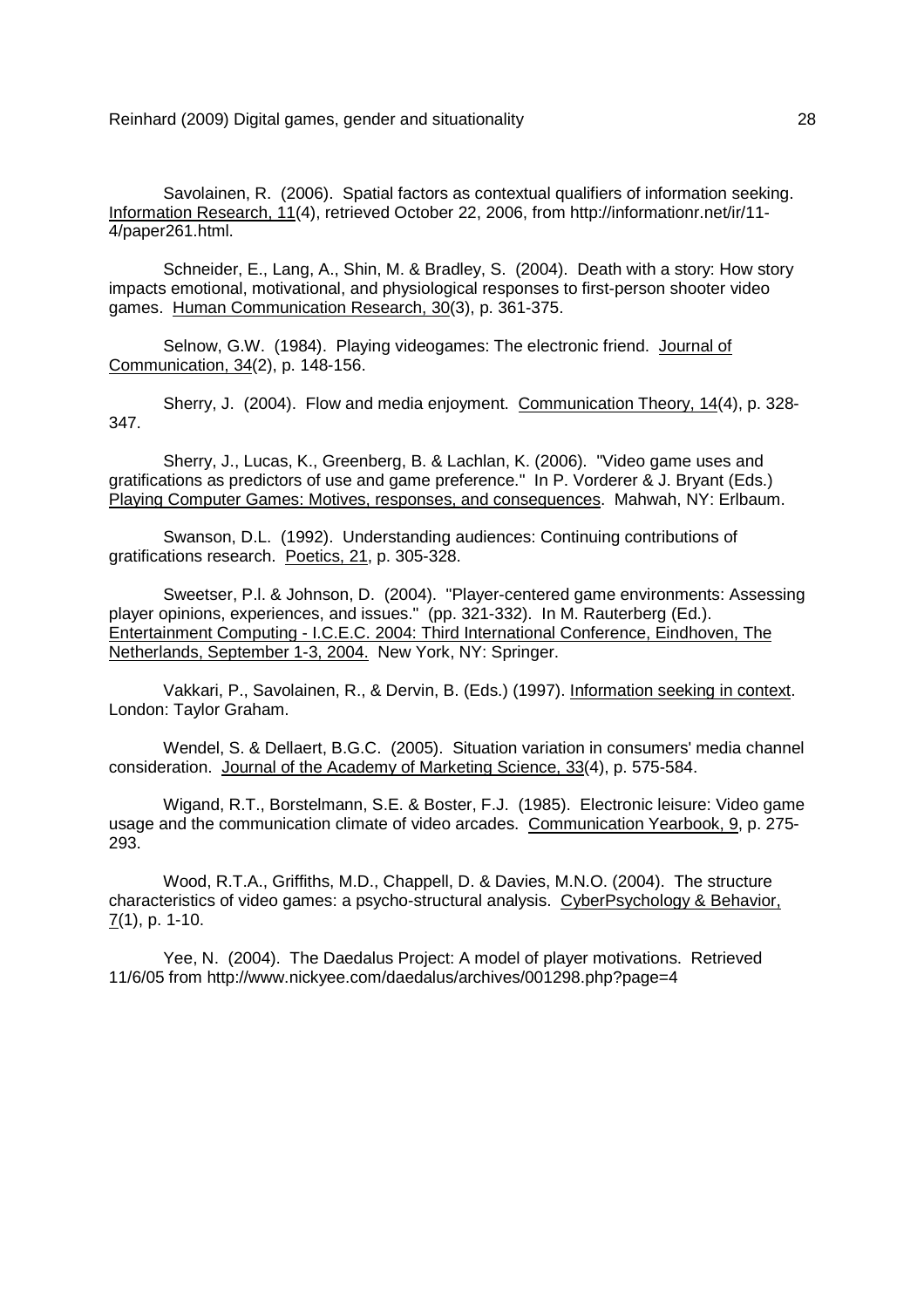|                                   | rabic T. Came I laying Cratinoation boaic items and boarbes doed to generate bategones.<br>Scale Items | Sources                                                                                                                  |  |  |  |  |  |  |  |  |
|-----------------------------------|--------------------------------------------------------------------------------------------------------|--------------------------------------------------------------------------------------------------------------------------|--|--|--|--|--|--|--|--|
| <b>Game Playing Gratification</b> |                                                                                                        |                                                                                                                          |  |  |  |  |  |  |  |  |
|                                   | being able to explore places I normally couldn't                                                       | Malone (1981a, 1981b); Crawford<br>(1984); Mudrock (1985); Marlone &<br>Lepper (1987); Myers (1990); Rouse               |  |  |  |  |  |  |  |  |
| Fantasy                           | being able to do something I normally can't                                                            | (2001); Lazarro (2004); Yees (2004);<br>Greenberg et al (2005); Sherry et al<br>(2005)                                   |  |  |  |  |  |  |  |  |
|                                   | having bragging rights over others                                                                     | Crawford (1984); Griffiths (1991a,                                                                                       |  |  |  |  |  |  |  |  |
| Competition                       | showing off my skill to others                                                                         | 1991b, 1997); Rouse (2001); Lazarro<br>(2004); Yee (2004); Greenberg et al                                               |  |  |  |  |  |  |  |  |
|                                   | being able to improve my skills over others                                                            | (2005); Sherry et al (2005)                                                                                              |  |  |  |  |  |  |  |  |
|                                   | being able to sharpen my skills                                                                        | Crawford (1984); Murdock (1985);<br>Wigand et al (1985); Myers (1990);                                                   |  |  |  |  |  |  |  |  |
| Challenge                         | challenging myself to do better                                                                        | Griffiths (1991a, 1991b, 1997); Rouse<br>(2001); Kline & Arlidge (2003); Lazarro                                         |  |  |  |  |  |  |  |  |
|                                   | pushing myself to overcome obstacles                                                                   | (2004); Yee (2004); Greenberg et al<br>(2005); Sherry et al (2005)                                                       |  |  |  |  |  |  |  |  |
|                                   | being with someone else while playing                                                                  | Crawford (1984); Selnow (1984);<br>Griffiths (1997); Jones (2003); Kline &<br>Arlidge (2003); Lazarro (2004); Yee        |  |  |  |  |  |  |  |  |
| Socializing                       | sharing the experience with others                                                                     |                                                                                                                          |  |  |  |  |  |  |  |  |
|                                   | playing with others (friends, family, etc)                                                             | (2004); Greenberg et al (2005); Sherry<br>et al (2005)                                                                   |  |  |  |  |  |  |  |  |
|                                   | playing as a reason to hang out with others                                                            |                                                                                                                          |  |  |  |  |  |  |  |  |
|                                   | that it's an alternative for someone being there                                                       |                                                                                                                          |  |  |  |  |  |  |  |  |
| Solitude                          | being able to spend time alone                                                                         | Selnow (1984); Rouse (2001)                                                                                              |  |  |  |  |  |  |  |  |
|                                   | being able to ease loneliness                                                                          |                                                                                                                          |  |  |  |  |  |  |  |  |
|                                   | that playing reduced any stress I feel                                                                 | Wigand et al (1985); Mehrabian &                                                                                         |  |  |  |  |  |  |  |  |
| Mood<br>Management                | using the game to cheer myself up                                                                      | Wixen (1986); Griffiths (1991a, 1991b);<br>Phillips et al (1995); Lazarro (2004);<br>Yee (2004); Greenberg et al (2005); |  |  |  |  |  |  |  |  |
|                                   | getting pumped up by the game                                                                          | Sherry et al (2005)                                                                                                      |  |  |  |  |  |  |  |  |
|                                   | being able to make time pass by                                                                        |                                                                                                                          |  |  |  |  |  |  |  |  |
| Diversion                         | avoiding doing other things I had to do                                                                | Griffiths (1991a, 1991b, 1997); Phillips<br>et al (1995); Greenberg et al (2005);<br>Sherry et al (2005)                 |  |  |  |  |  |  |  |  |
|                                   | being able to prevent boredom                                                                          |                                                                                                                          |  |  |  |  |  |  |  |  |

Table 1. Game Playing Gratification scale items and sources used to generate categories.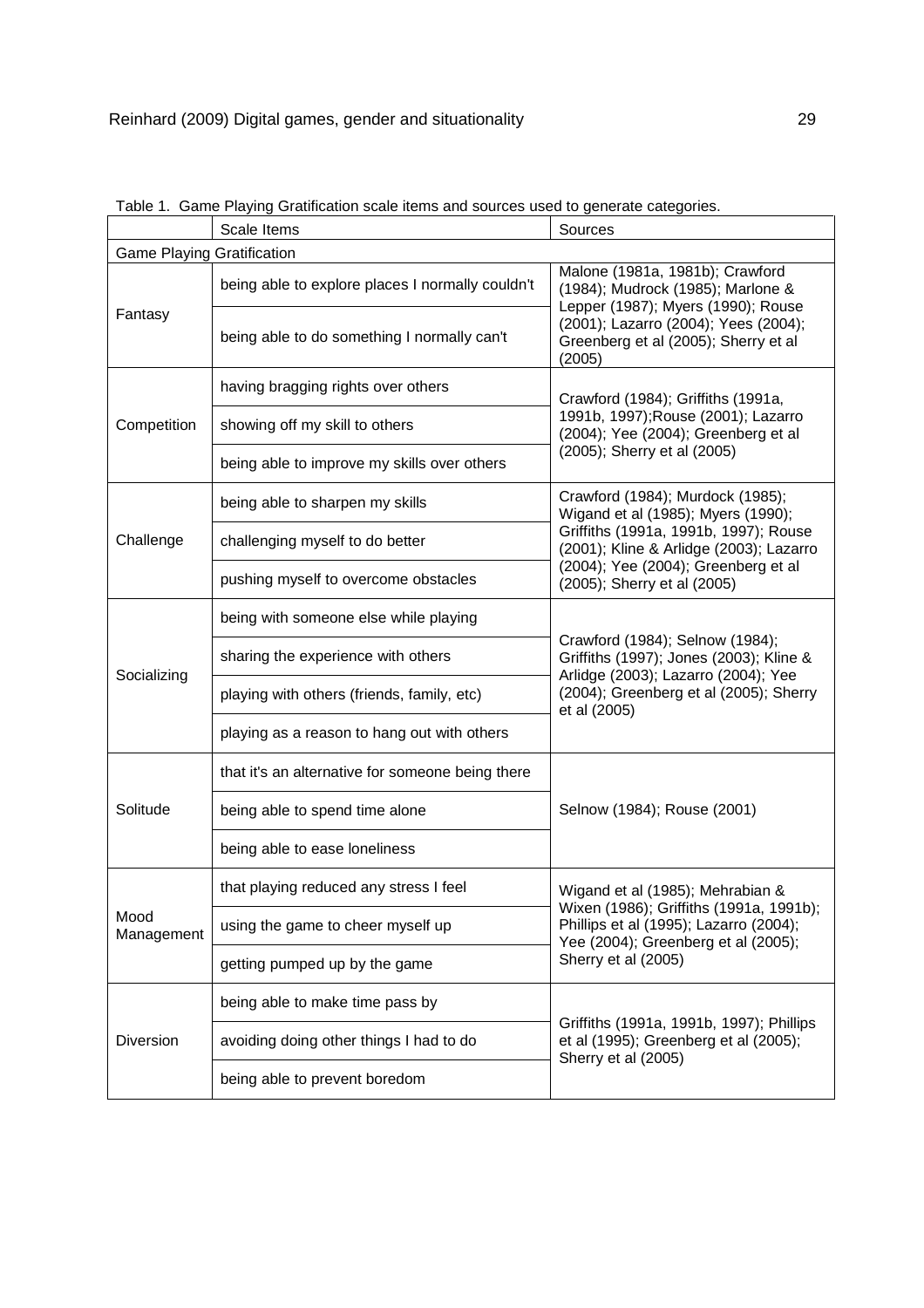|                                 | Scale Items                                    | Sources                                                                                                                  |  |  |  |
|---------------------------------|------------------------------------------------|--------------------------------------------------------------------------------------------------------------------------|--|--|--|
| <b>Game Feature Preferences</b> |                                                |                                                                                                                          |  |  |  |
|                                 | the level of detail in the graphics            | Marlone (1981a); Mudrock (1985);                                                                                         |  |  |  |
| Appearance                      | the sound design (effects and music)           | Griffiths (1997); Jones (2003); Kline &<br>Arlidge (2003); Sweetser & Johnson<br>(2004); Kim & Choi (2005); Greenberg et |  |  |  |
|                                 | how realistic the game looks                   | al (2005)                                                                                                                |  |  |  |
| Narrative                       | the game's story                               | Kline & Arlidge (2003); Schneider et al<br>(2004); Reinhard (2005)                                                       |  |  |  |
|                                 | identifying with the characters                |                                                                                                                          |  |  |  |
|                                 | what the character I play was capable of       |                                                                                                                          |  |  |  |
| Characters                      | having interesting characters in the game      | Davis (2002); Fabricatore et al (2002);<br>Kline & Arlidge (2003); Yee (2004)                                            |  |  |  |
|                                 | what my character looked like                  |                                                                                                                          |  |  |  |
| Control                         | playing, not watching, the game                | Jones (2003); Marlone & Lepper (1987);                                                                                   |  |  |  |
|                                 | having greater choice over what I could do     | Rouse (2001); Davis (2002); Sherry<br>(2004); Sweetser & Johnson (2004)                                                  |  |  |  |
|                                 | responding to what I wanted to do              |                                                                                                                          |  |  |  |
|                                 | that it's easy to learn, but hard to master    | Malone (1981a, 1981b); Marlone &<br>Lepper (1987); Rouse (2001); Davis<br>(2002); Fabricatore et al (2002); Yee          |  |  |  |
| Complexity                      | having as much a chance to succeed as fail     |                                                                                                                          |  |  |  |
|                                 | that it's not totally difficult to figure out  | (2004)                                                                                                                   |  |  |  |
| Immersion                       | being able to feel immersed in the game        | Rouse (2001); Schneider et al (2004);<br>Sweetser & Johnson (2004); Reinhard                                             |  |  |  |
|                                 | being able to really get into the game         | (2005);                                                                                                                  |  |  |  |
|                                 | not repeating what I had already mastered      |                                                                                                                          |  |  |  |
| Curiosity                       | that what happened was always something<br>new | Malone (1981a); Malone & Lepper<br>(1987); Myers (1990); Rouse (2001)                                                    |  |  |  |
|                                 | being kept wondering what comes next           |                                                                                                                          |  |  |  |

|  |                             | Table 2. Game Feature Preferences, scale items and sources used to generate categories. |
|--|-----------------------------|-----------------------------------------------------------------------------------------|
|  | $\sim$ $\sim$ $\sim$ $\sim$ |                                                                                         |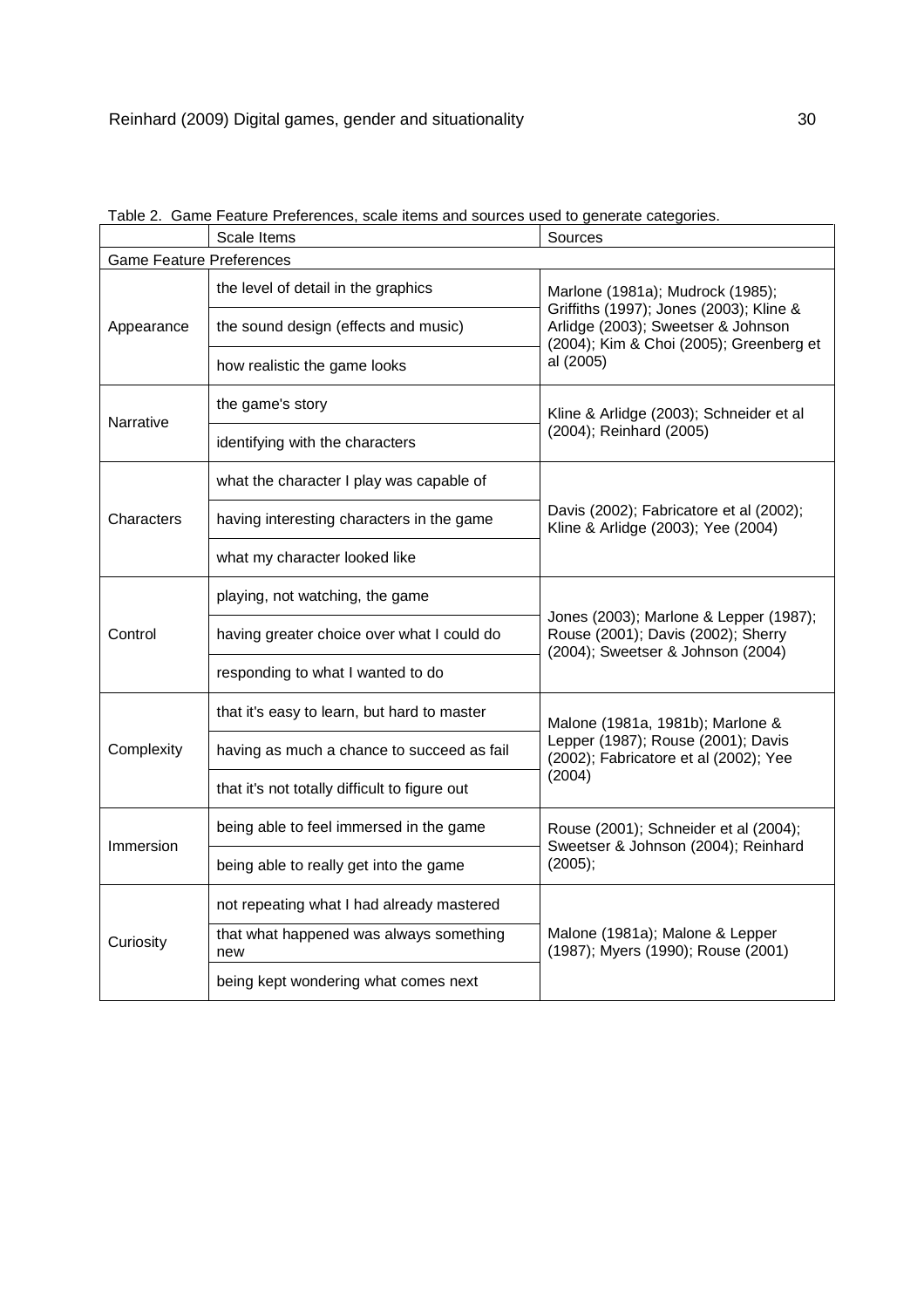| Game<br>Playing<br>Gratification | Game<br>Playing<br>Situation | Overall<br>Means |              | Female<br>$(n=108)$ |              | Male<br>$(n=105)$ |              | Gender<br>F-score* | Game<br>Situation<br>F-score** | Interaction<br>F-score** |        |
|----------------------------------|------------------------------|------------------|--------------|---------------------|--------------|-------------------|--------------|--------------------|--------------------------------|--------------------------|--------|
|                                  | Liked                        | 3.60             | b            | 2.80                | b            | 4.43              | $\mathsf b$  |                    |                                |                          |        |
|                                  | <b>Disliked</b>              | 2.50             | a            | 2.15                | a            | 2.87              | a            | 28.13              | 112.21                         |                          |        |
| Fantasy                          | <b>Desired</b>               | 4.89             | $\mathbf c$  | 4.49                | $\mathbf c$  | 4.89              | $\mathbf C$  | < .001             | < .001                         | 5.02                     | $-.01$ |
|                                  | Overall                      |                  | 3.67         |                     | 3.15         |                   | 4.20         |                    |                                |                          |        |
|                                  | Liked                        | 4.09             | $\mathsf b$  | 3.30                | b            | 4.90              | $\mathsf b$  |                    |                                |                          |        |
| Competition                      | <b>Disliked</b>              | 2.34             | a            | 2.04                | a            | 2.66              | a            | 25.48              | 138.33                         | 6.44                     | < .01  |
|                                  | Desired                      | 4.67             | C            | 4.27                | C            | 5.07              | $\mathsf b$  | < .001             | < .001                         |                          |        |
|                                  | Overall                      |                  | 3.70         |                     | 3.20         |                   | 4.21         |                    |                                |                          |        |
|                                  | Liked                        | 4.50             | $\mathsf b$  | 3.92                | b            | 5.09              | $\mathsf b$  |                    |                                |                          |        |
| Challenge                        | <b>Disliked</b>              | 2.50             | a            | 2.18                | a            | 2.83              | a            | 18.53              | 163.44                         | 3.28                     | $-.05$ |
|                                  | Desired                      | 4.95             | $\mathbf{C}$ | 4.72                | $\mathbf{c}$ | 5.17              | $\mathsf b$  | < .001             | < .001                         |                          |        |
|                                  | Overall                      |                  | 3.98         | 3.61                |              | 4.37              |              |                    |                                |                          |        |
|                                  | Liked                        | 4.47             | $\mathsf b$  | 3.94                | b            | 5.02              | $\mathsf b$  |                    |                                |                          |        |
| Socializing                      | <b>Disliked</b>              | 2.85             | a            | 2.67                | a            | 3.03              | a            | 18.64              | 108.84                         | 3.65                     | $-.05$ |
|                                  | <b>Desired</b>               | 5.09             | $\mathbf{C}$ | 4.93                | $\mathbf c$  | 5.26              | b            | $-.01$             | < .001                         |                          |        |
|                                  | Overall                      |                  | 4.14         |                     | 3.85         |                   | 4.44         |                    |                                |                          |        |
|                                  | Liked                        | 3.46             | $\mathsf b$  | 2.89                | þ            | 4.04              | b            |                    |                                |                          |        |
| Solitude                         | <b>Disliked</b>              | 2.28             | a            | 1.90                | a            | 2.67              | $\mathsf{a}$ | 21.56              | 94.47                          |                          | 1.27   |
|                                  | Desired                      | 4.13             | $\mathbf c$  | 3.75                | $\mathbf c$  | 4.52              | $\mathbf C$  | < .001             | $-.001$                        |                          | n.s.   |
|                                  | Overall                      |                  | 3.06         | 2.56                |              |                   | 3.59         |                    |                                |                          |        |
|                                  | Liked                        | 4.26             | $\mathsf b$  | 3.66                | b            | 4.87              | b            |                    |                                |                          |        |
| Mood                             | <b>Disliked</b>              | 2.32             | a            | 2.08                | a            | 2.56              | a            | 19.33              | 179.00                         | 4.15                     | $-.05$ |
| Management                       | Desired                      | 5.00             | $\mathbf{C}$ | 4.76                | $\mathbf{C}$ | 5.25              | $\mathbf{C}$ | < .001             | < .001                         |                          |        |
|                                  | Overall                      |                  | 3.86         |                     | 3.50         |                   | 4.23         |                    |                                |                          |        |
|                                  | Liked                        | 4.85             | b            | 4.55                | b            | 5.15              | b            |                    |                                |                          |        |
| <b>Diversion</b>                 | <b>Disliked</b>              | 2.71             | a            | 2.46                | a            | 2.96              | a            | 7.37               | 156.12                         |                          | 0.13   |
|                                  | <b>Desired</b>               | 4.98             | $\mathsf b$  | 4.76                | $\mathsf b$  | 5.22              | b            | $-.05$             | $-.001$                        |                          | n.s.   |
|                                  | Overall                      | 4.18             |              | 3.92                |              |                   | 4.44         |                    |                                |                          |        |

Table 3. Gender by Game Playing Situations repeated measure results for all Game Playing Gratifications.

\* df (1, 211), \*\* df (2, 211). Differences between Game Playing Situations tested within each Gender using paired t-tests. Those means that were significantly different are indicated by different letters at p<.05 or better.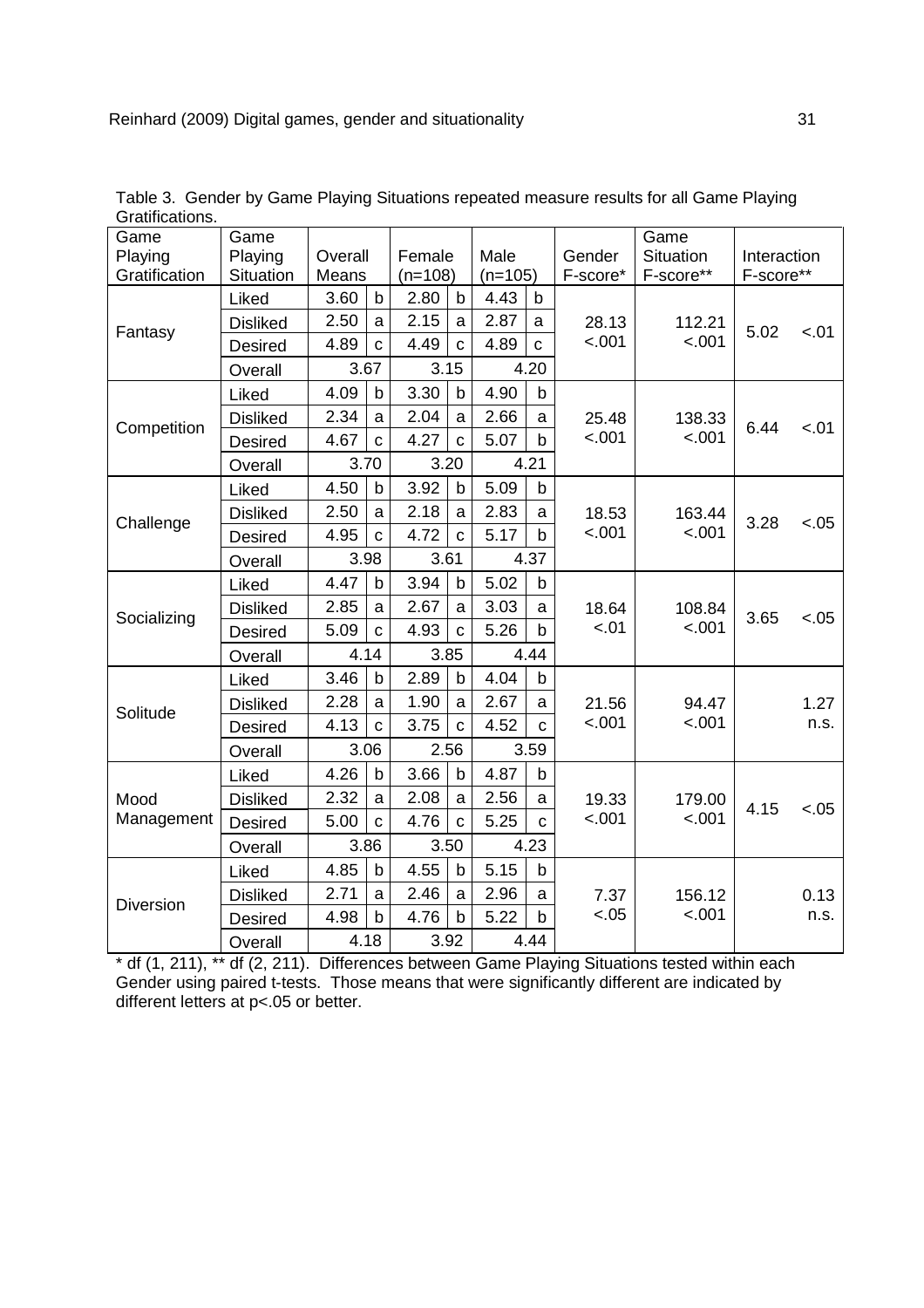| <b>Game Feature</b><br>Preference | Game<br>Playing<br>Situation | Overall<br>Means |              | Female<br>$(n=108)$ |              | Male<br>$(n=105)$ |              | Gender<br>F-score* | Game<br>Situation<br>F-score** | Interaction<br>F-score** |
|-----------------------------------|------------------------------|------------------|--------------|---------------------|--------------|-------------------|--------------|--------------------|--------------------------------|--------------------------|
|                                   | Liked                        | 4.00             | b            | 3.21                | b            | 4.81              | b            |                    |                                |                          |
|                                   | <b>Disliked</b>              | 2.57             | a            | 2.26                | a            | 2.89              | a            | 25.90              | 141.60                         | 6.86                     |
| Appearance                        | <b>Desired</b>               | 5.14             | $\mathbf{C}$ | 4.84                | $\mathbf c$  | 5.46              | $\mathbf{C}$ | < .001             | < .001                         | $-.001$                  |
|                                   | Overall                      |                  | 3.90         |                     | 3.44         |                   | 4.39         |                    |                                |                          |
|                                   | Liked                        | 3.42             | b            | 2.75                | b            | 4.11              | b            |                    |                                |                          |
| Narrative                         | <b>Disliked</b>              | 2.29             | a            | 1.98                | a            | 2.60              | a            | 21.41              | 130.50                         | 3.48                     |
|                                   | <b>Desired</b>               | 4.80             | $\mathbf C$  | 4.46                | $\mathbf C$  | 5.14              | $\mathbf c$  | < .001             | $-.001$                        | < .05                    |
|                                   | Overall                      |                  | 3.50         |                     | 3.06         |                   | 3.95         |                    |                                |                          |
|                                   | Liked                        | 3.81             | $\mathsf b$  | 3.22                | $\mathsf b$  | 4.41              | b            |                    |                                |                          |
| Characters                        | <b>Disliked</b>              | 2.48             | a            | 2.19                | a            | 2.77              | a            | 14.64              | 123.91                         | 3.46                     |
|                                   | <b>Desired</b>               | 4.93             | $\mathbf{C}$ | 4.73                | $\mathbf{C}$ | 5.14              | $\mathbf{C}$ | $-.001$            | < .001                         | $-.05$                   |
|                                   | Overall                      |                  | 3.74         | 3.38                |              | 4.11              |              |                    |                                |                          |
|                                   | Liked                        | 4.12             | $\mathbf b$  | 3.63                | b            | 4.63              | b            |                    |                                |                          |
| Control                           | <b>Disliked</b>              | 2.45             | a            | 2.18                | a            | 2.73              | a            | 17.46              | 166.13                         | 1.30                     |
|                                   | <b>Desired</b>               | 5.08             | $\mathbf{C}$ | 4.75                | $\mathbf{C}$ | 5.42              | $\mathbf{C}$ | $-.001$            | $-.001$                        | n.s.                     |
|                                   | Overall                      |                  | 3.88         | 3.52                |              |                   | 4.26         |                    |                                |                          |
|                                   | Liked                        | 4.18             | $\mathsf b$  | 3.80                | $\mathsf b$  | 4.57              | b            |                    |                                |                          |
|                                   | <b>Disliked</b>              | 2.48             | a            | 2.25                | a            | 2.72              | a            | 11.38              | 154.26                         | 0.50                     |
| Complexity                        | <b>Desired</b>               | 5.00             | $\mathbf{C}$ | 4.71                | $\mathbf{C}$ | 5.30              | $\mathbf{C}$ | < .001             | < .001                         | n.s.                     |
|                                   | Overall                      |                  | 3.89         | 3.59                |              |                   | 4.20         |                    |                                |                          |
|                                   | Liked                        | 4.62             | b            | 3.93                | b            | 5.32              | b            |                    |                                |                          |
| Immersion                         | <b>Disliked</b>              | 2.41             | a            | 2.06                | a            | 2.77              | a            | 53.93              | 179.38                         | 2.46                     |
|                                   | <b>Desired</b>               | 5.31             | $\mathbf C$  | 4.86                | $\mathbf C$  | 5.77              | C            | $-.001$            | $-.001$                        | $< .10$ n.s.             |
|                                   | Overall                      |                  | 4.11         |                     | 3.61         |                   | 4.62         |                    |                                |                          |
|                                   | Liked                        | 3.80             | $\mathsf{b}$ | 3.23                | $\mathsf b$  | 4.39              | b            |                    |                                |                          |
|                                   | <b>Disliked</b>              | 2.41             | a            | 2.17                | a            | 2.65              | a            | 15.32              | 146.98                         | 3.11                     |
| Curiosity                         | <b>Desired</b>               | 5.04             | $\mathbf{c}$ | 4.80                | $\mathbf{c}$ | 5.29              | $\mathbf{c}$ | $-.001$            | $-.001$                        | $-.05$                   |
|                                   | Overall                      |                  | 3.75         |                     | 3.40         |                   | 4.11         |                    |                                |                          |

Table 4. Gender by Game Playing Situations repeated measure results for all Game Feature Preferences.

\* df (1, 211), \*\* df (2, 211). Differences between Game Playing Situations tested within each Gender using paired t-tests. Those means that were significantly different are indicated by different letters at p<.05 or better.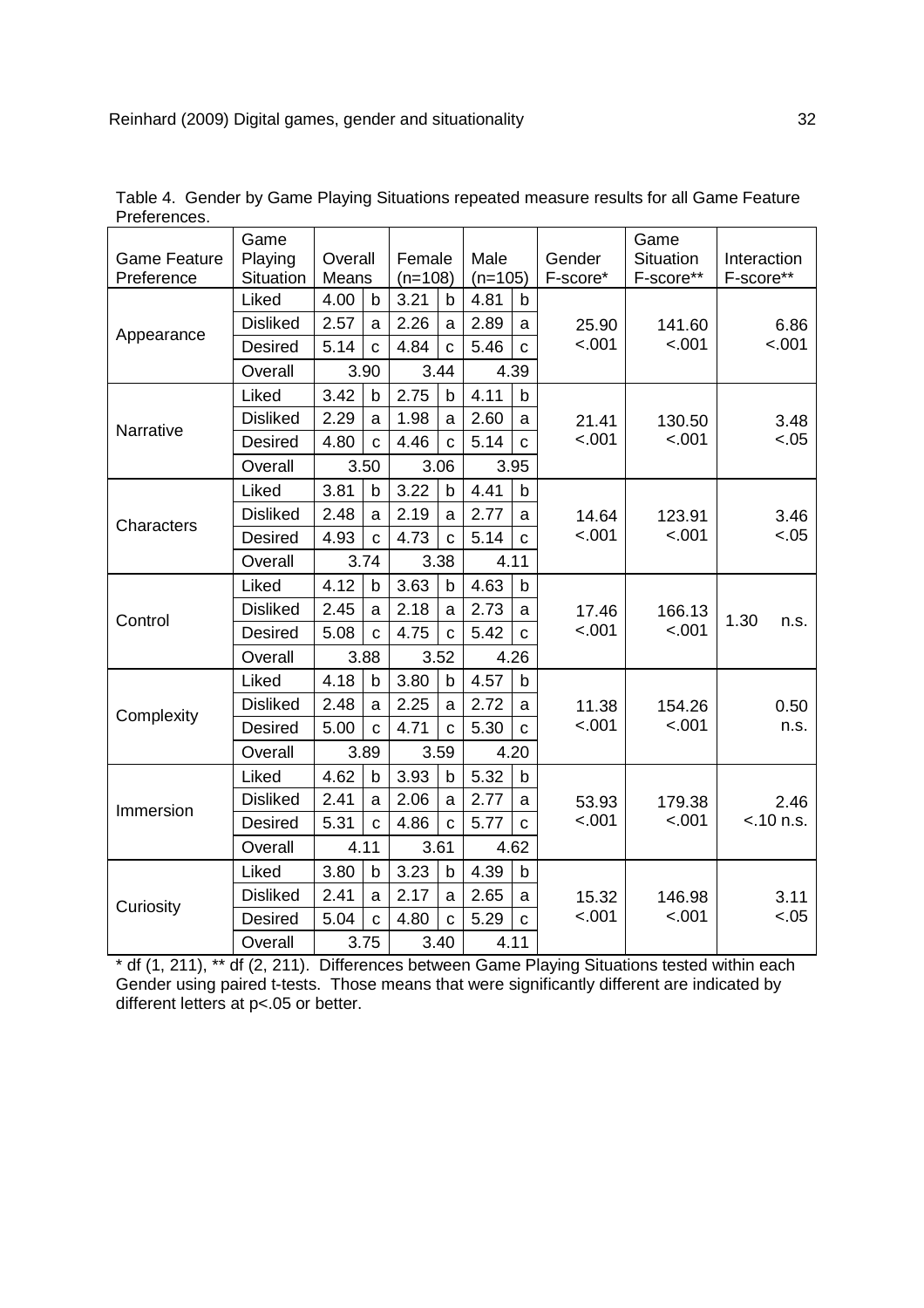| uraunvauvno.     |        |                   |          |                      |          |                     |          |  |  |
|------------------|--------|-------------------|----------|----------------------|----------|---------------------|----------|--|--|
| Game             |        | <b>Liked Game</b> |          | <b>Disliked Game</b> |          | <b>Desired Game</b> |          |  |  |
| Playing          |        |                   |          |                      |          |                     |          |  |  |
| Gratification    | Gender | Mean              | F-score* | Mean                 | F-score* | Mean                | F-score* |  |  |
| Fantasy          | Female | 2.80              | 35.12    | 2.06                 | 6.31     | 4.49                | 10.39    |  |  |
|                  | Male   | 4.42              | < .001   | 2.87                 | $-.01$   | 5.30                | $-.001$  |  |  |
| Competition      | Female | 3.30              | 36.17    | 2.04                 | 5.18     | 4.27                | 10.61    |  |  |
|                  | Male   | 4.90              | $-.001$  | 2.66                 | $-.05$   | 5.07                | $-.001$  |  |  |
| Challenge        | Female | 3.92              | 26.50    | 2.10                 | 5.95     | 4.72                | 3.85     |  |  |
|                  | Male   | 5.09              | $-.001$  | 2.83                 | $-.05$   | 5.17                | $-.05$   |  |  |
| Socializing      | Female | 3.94              | 14.98    | 2.67                 | 1.41     | 4.93                | 1.94     |  |  |
|                  | Male   | 5.02              | <.001    | 3.03                 | n.s.     | 5.26                | n.s.     |  |  |
| Solitude         | Female | 2.89              | 25.31    | 1.90                 | 8.53     | 3.75                | 9.36     |  |  |
|                  | Male   | 4.04              | $-.001$  | 2.67                 | $-.01$   | 4.52                | $-.01$   |  |  |
| Mood             | Female | 3.66              | 29.63    | 2.08                 | 3.28     | 4.76                | 4.98     |  |  |
| Management       | Male   | 4.87              | $-.001$  | 2.56                 | n.s.     | 5.25                | $-.05$   |  |  |
| <b>Diversion</b> | Female | 4.55              | 5.88     | 2.46                 | 3.13     | 4.76                | 4.03     |  |  |
|                  | Male   | 5.15              | $-.05$   | 2.96                 | n.s.     | 5.22                | $-.05$   |  |  |

Table 5. Gender differences within each Game Playing Situation on all Game Playing Gratifications.

 $*$  df  $(1, 211)$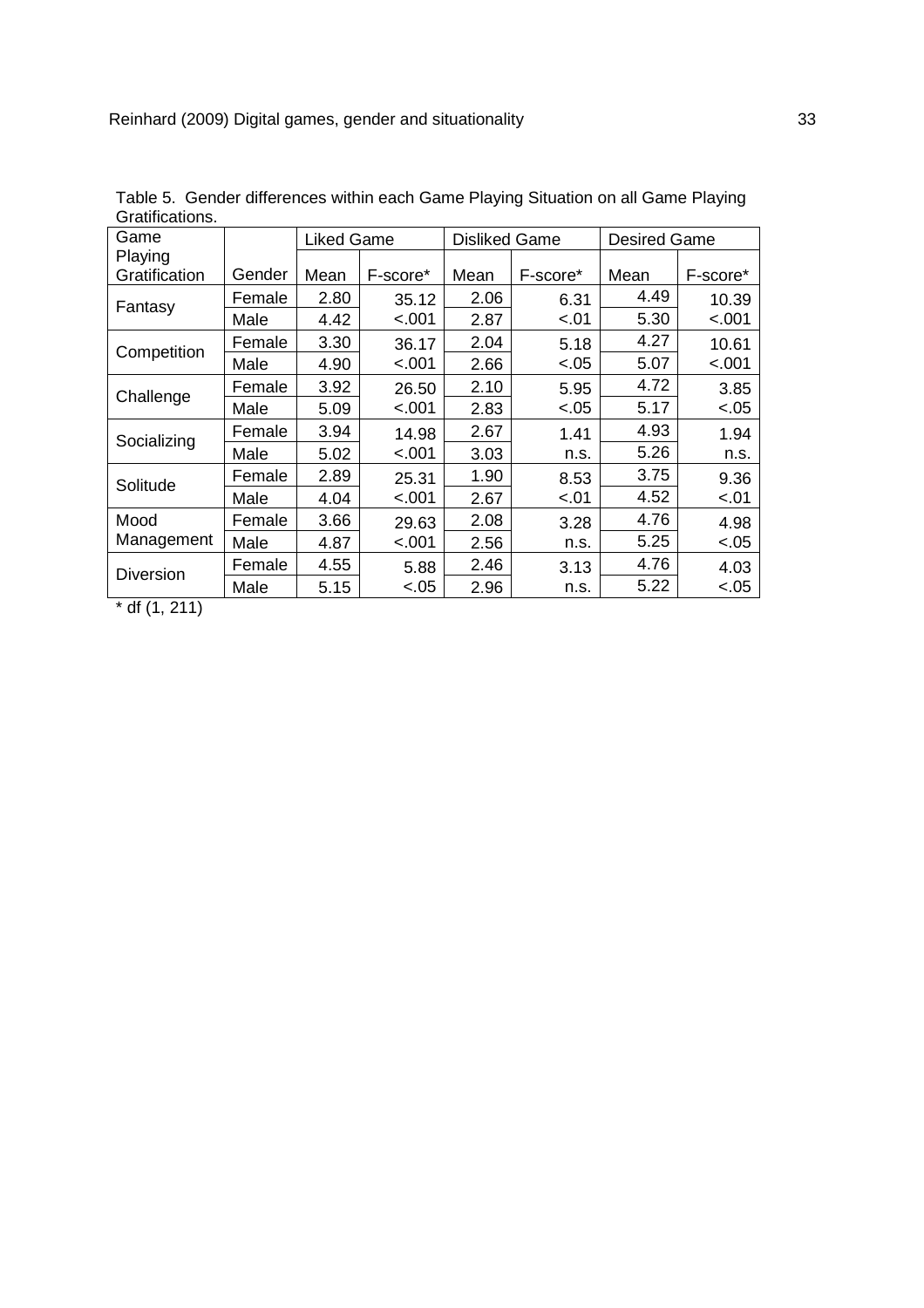| Game Feature |        | <b>Liked Game</b> |          | <b>Disliked Game</b> |          | <b>Desired Game</b> |          |  |
|--------------|--------|-------------------|----------|----------------------|----------|---------------------|----------|--|
| Preference   | Gender | Mean              | F-score* | Mean                 | F-score* | Mean                | F-score* |  |
|              | Female | 3.21              | 41.68    | 2.26                 | 4.90     | 4.84                | 6.82     |  |
| Appearance   | Male   | 4.81              | $-.001$  | 2.89                 | $-.05$   | 5.46                | $-.01$   |  |
| Narrative    | Female | 2.75              | 24.95    | 1.98                 | 5.54     | 4.46                | 7.41     |  |
|              | Male   | 4.81              | $-.001$  | 2.60                 | $-.05$   | 5.14                | $-.01$   |  |
| Characters   | Female | 3.22              | 20.51    | 2.19                 | 4.50     | 4.73                | 2.73     |  |
|              | Male   | 4.41              | $-.001$  | 2.77                 | $-.05$   | 5.14                | n.s.     |  |
| Control      | Female | 3.63              | 18.31    | 2.18                 | 4.34     | 4.75                | 8.14     |  |
|              | Male   | 4.63              | <.001    | 2.73                 | $-.05$   | 5.42                | $-.01$   |  |
| Complexity   | Female | 3.80              | 9.64     | 2.25                 | 3.03     | 4.71                | 7.03     |  |
|              | Male   | 4.57              | $-.01$   | 2.72                 | n.s.     | 5.30                | $-.01$   |  |
| Immersion    | Female | 3.93              | 30.14    | 2.06                 | 6.80     | 4.86                | 14.14    |  |
|              | Male   | 5.32              | $-.001$  | 2.77                 | $-.01$   | 5.77                | $-.001$  |  |
| Curiosity    | Female | 3.23              | 21.20    | 2.17                 | 3.19     | 4.80                | 4.25     |  |
|              | Male   | 4.34              | $-.001$  | 2.65                 | n.s.     | 5.29                | $-.05$   |  |

Table 6. Gender differences within each Game Playing Situation on all Game Feature Preferences.

\* df (1, 211).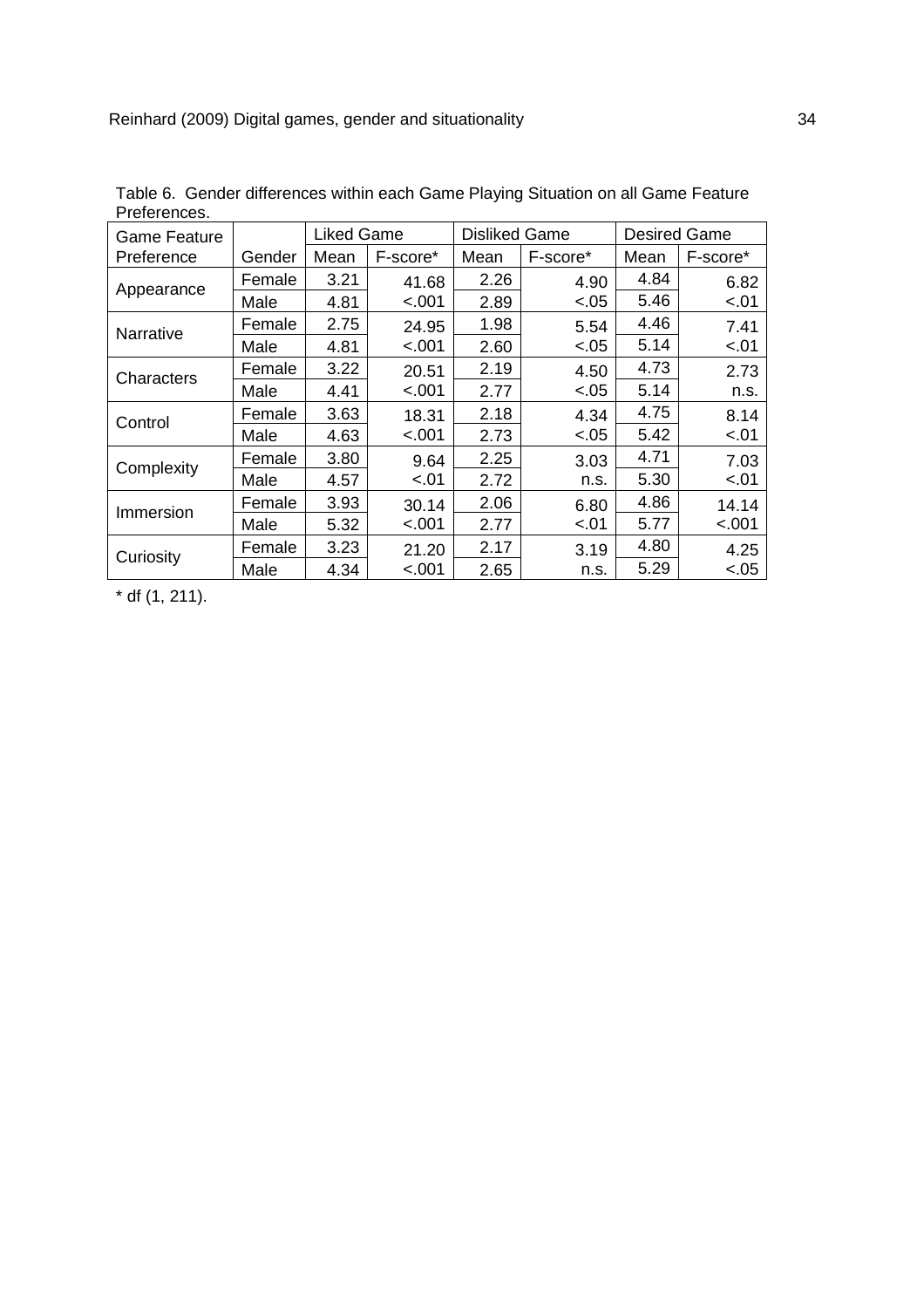

Figure 1. Interaction of Gender by Game Playing Situation for the Game Playing Gratifications.